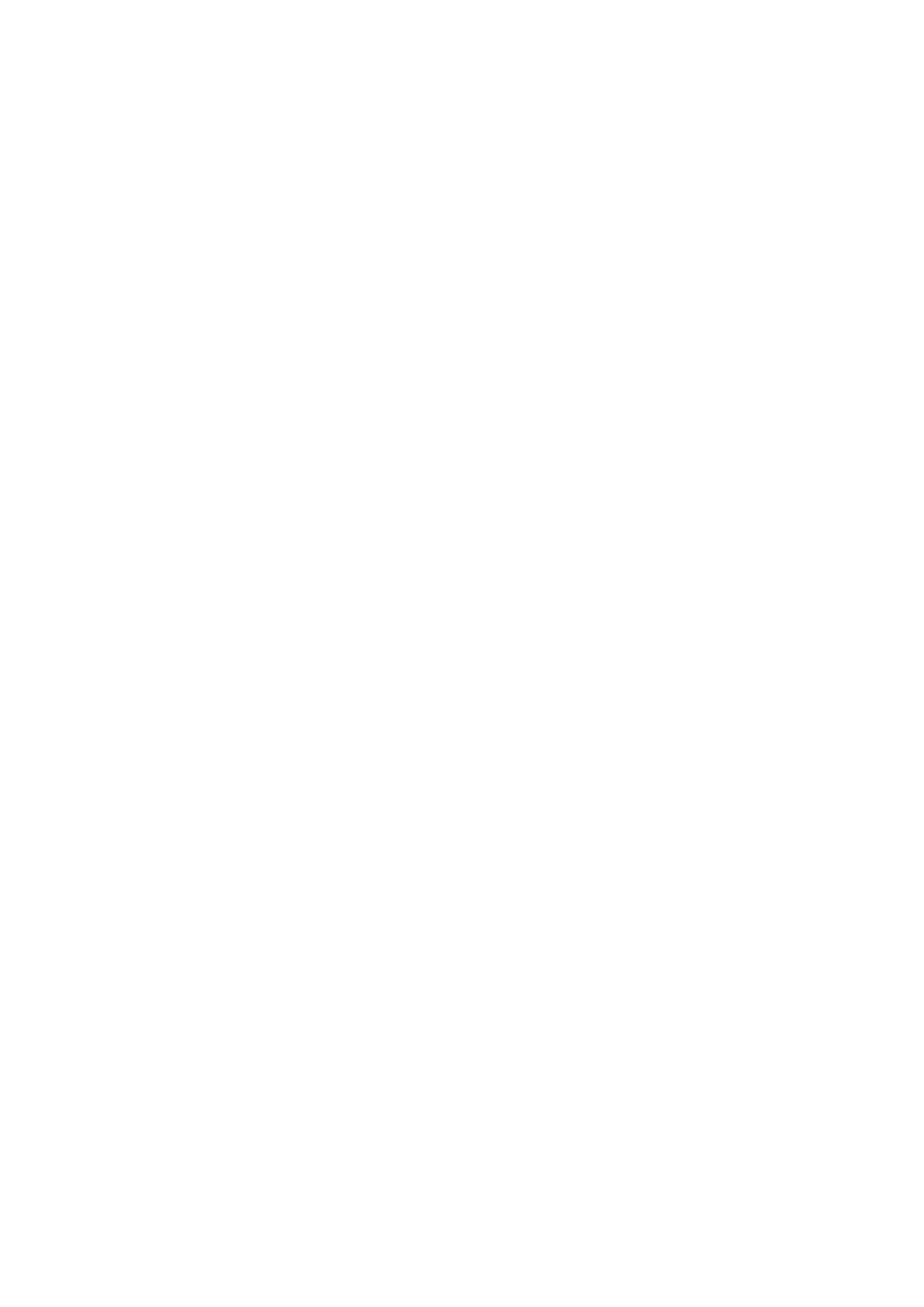Western Australia

# **Cat Regulations 2012**

## **Contents**

| 1.  | Citation                                             | $\mathbf{1}$     |
|-----|------------------------------------------------------|------------------|
| 2.  | Commencement                                         | $\mathbf{1}$     |
| 3.  | Term used: Form                                      | $\mathbf{1}$     |
| 4.  | Cat management facility operators $(s. 3(1))$        | $\overline{c}$   |
| 5.  | Microchip devices $(s, 3(1))$                        | $\overline{c}$   |
| 6.  | Microchip database companies $(s. 3(1))$             | $\overline{c}$   |
| 7.  | Microchip implanters $(s. 3(1))$                     | $\overline{3}$   |
| 8.  | Microchipping cat $(s. 3(1))$                        | $\overline{4}$   |
| 9.  | Cats exempt from registration $(s. 5(2)(c))$         |                  |
|     | and $9(2)(b)$ )                                      | 4                |
| 10. | Cats exempt from wearing tag $(s. 6(2))$             | 6                |
| 11. | Application for registration (s. 8(2))               | 6                |
| 12. | Period of registration (s. 9(7))                     | $\tau$           |
| 13. | Changes in registration                              | $\boldsymbol{7}$ |
| 14. | Registration certificate (s. $11(1)(b)$ )            | $\boldsymbol{7}$ |
| 15. | Registration tags $(s. 76(2))$                       | 8                |
| 16. | Information to be recorded in local government cat   |                  |
|     | register $(s. 12(3))$                                | 8                |
| 17. | Information to be given by microchip implanter to    |                  |
|     | microchip database company (s. 15)                   | 9                |
| 18. | Manner in which cat identified as sterilised (s. 19) | 9                |
| 19. | Transfer of exempt cats $(s. 23(3))$                 | 10               |
| 20. | Cat control notice $(s. 26(2)(a))$                   | 10               |
| 21. | Application for approval to breed cats (s. 36(2))    | 10               |
| 22. | Other circumstances leading to refusal of approval   |                  |
|     | to breed cats $(s. 37(2)(f))$                        | 10               |
| 23. | Person who may not be refused approval to breed      |                  |
|     | $\text{ cats } (s. 37(5))$                           | 11               |
|     |                                                      |                  |

As at 29 Sep 2020 Version 01-h0-00 page i Published on www.legislation.wa.gov.au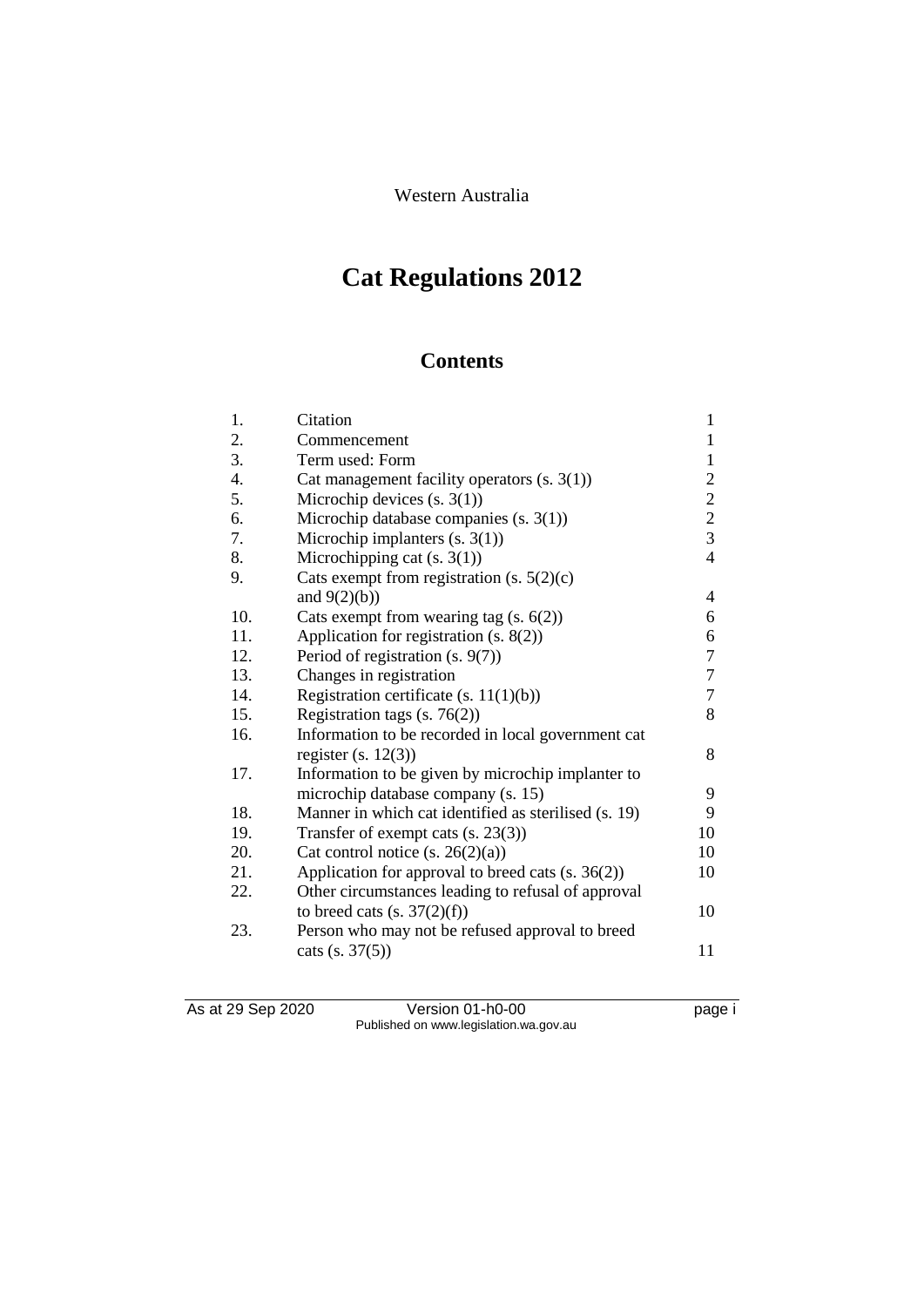| 24. | Duration of approval to breed cats $(s. 37(6))$      | 11 |
|-----|------------------------------------------------------|----|
| 25. | Certificate given to approved cat breeder (s. 39(1)) | 12 |
| 26. | Warrant (s. 58)                                      | 12 |
| 27. | Infringement notice $(s. 63(1))$                     | 12 |
| 28. | Withdrawal of infringement notice $(s. 65(1))$       | 12 |
| 29. | Objection $(s. 69(2))$                               | 12 |
| 30. | Modified penalties $(s. 63(2))$                      | 12 |
|     | Schedule 1 — Forms                                   |    |
|     | Schedule $2$ — Modified penalties                    |    |
|     | <b>Schedule 3 — Fees</b>                             |    |
| 1.  | Fees payable                                         | 31 |
|     | <b>Notes</b>                                         |    |
|     | Compilation table                                    | 33 |
|     | <b>Defined terms</b>                                 |    |

page ii Version 01-h0-00 As at 29 Sep 2020 Published on www.legislation.wa.gov.au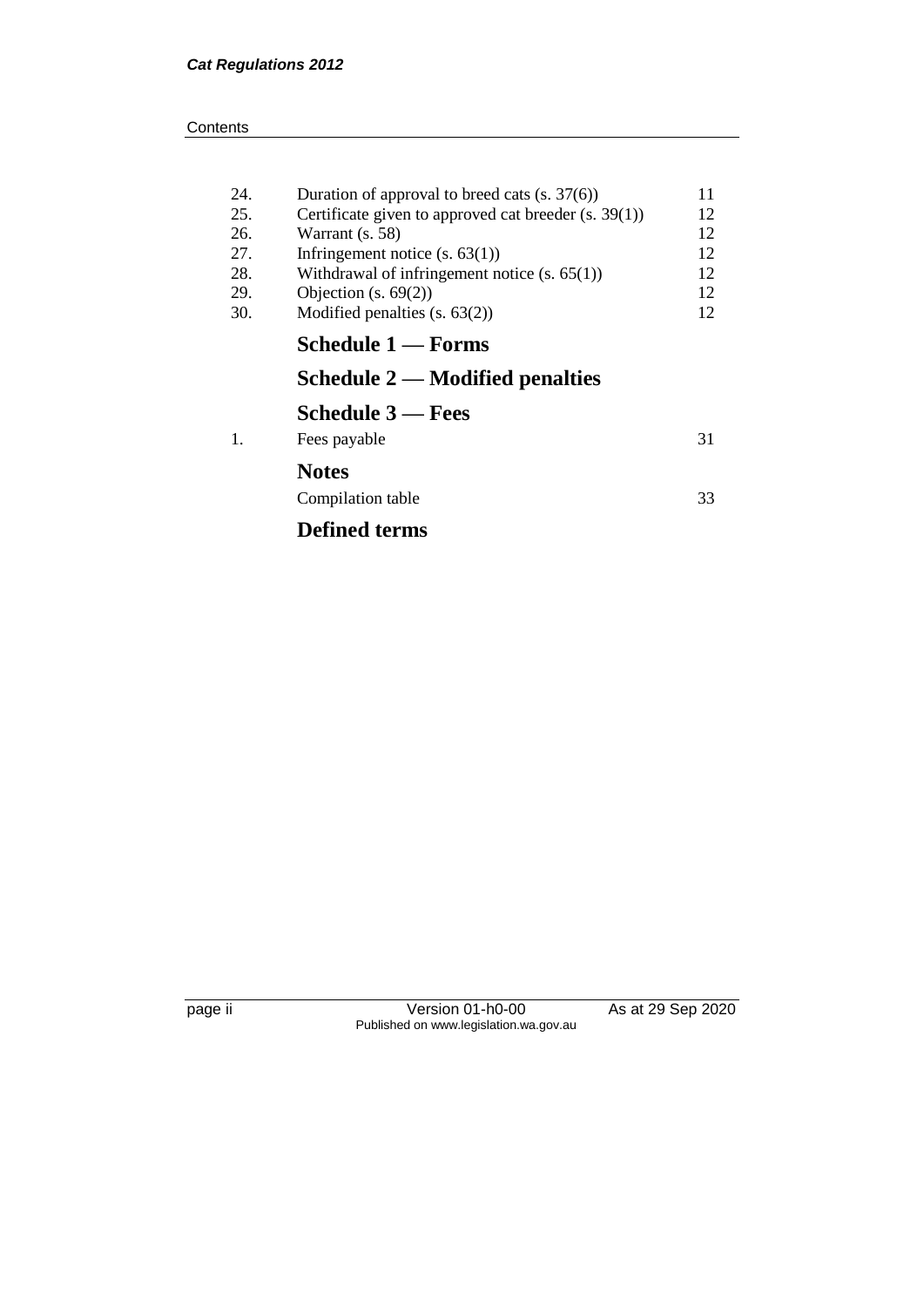#### Cat Act 2011

## **Cat Regulations 2012**

#### **1. Citation**

These regulations are the *Cat Regulations 2012*.

#### **2. Commencement**

These regulations come into operation as follows —

- (a) regulations 1 and  $2$  on the day on which these regulations are published in the *Gazette*;
- (b) the remaining regulations, other than regulations 7, 9, 10, 19, 20 and  $26$  — on the day after that day;
- (c) regulation 7 on the day on which the *Veterinary Surgeons Amendment Regulations (No. 3) 2012* regulation 4 comes into operation;
- (d) regulations 9, 10, 19, 20 and  $26 -$  on 1 November 2013.

#### **3. Term used: Form**

(1) In these regulations —

*Form* refers to a Form prescribed under these regulations and set out in Schedule 1.

(2) When a certificate is described as being issued by a local government, that certificate may be issued over the counter, by mail or by electronic means.

*[Regulation 3 amended: Gazette 20 May 2014 p. 1607.]*

As at 29 Sep 2020 Version 01-h0-00 page 1 Published on www.legislation.wa.gov.au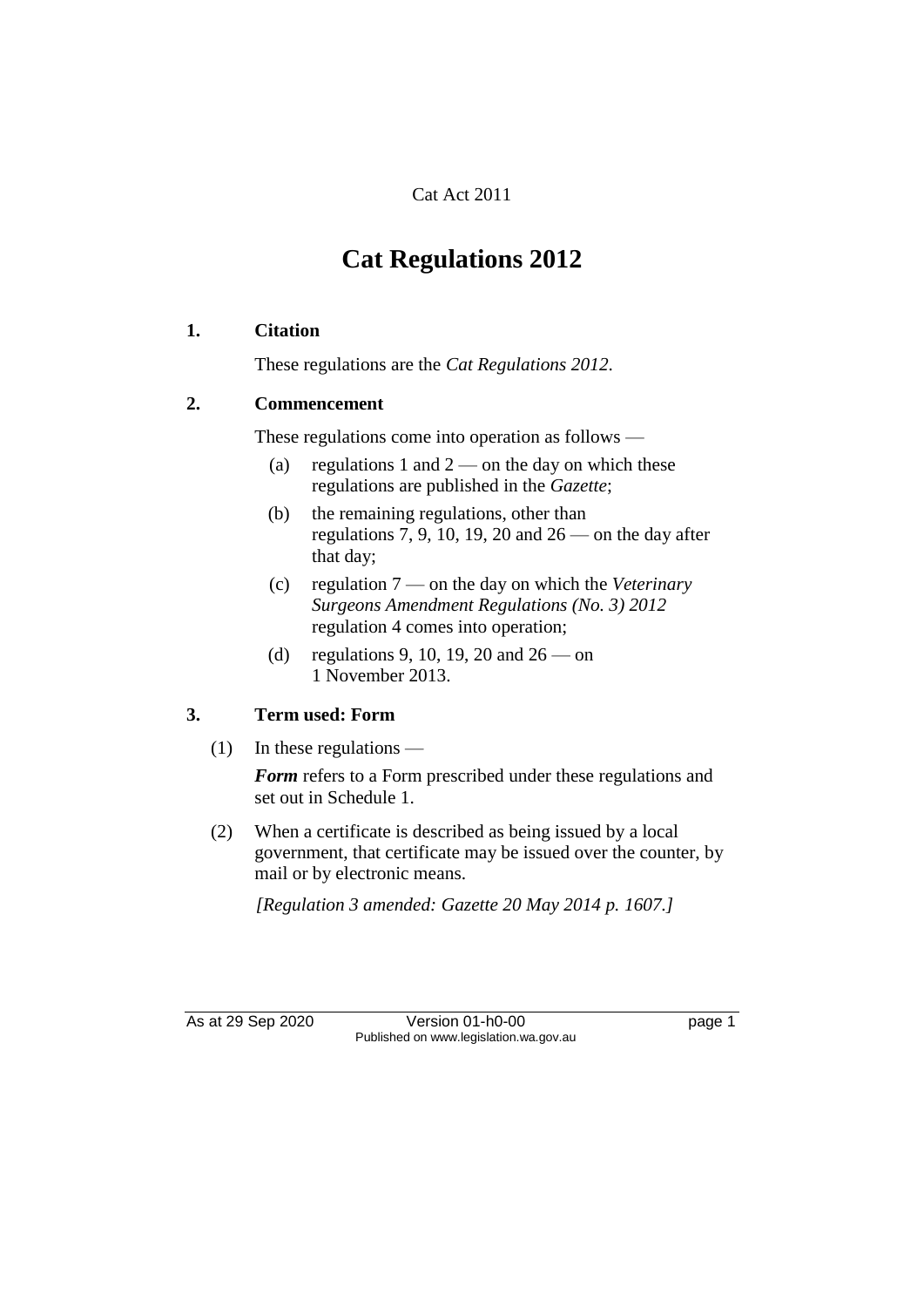4. Cat management facility operators 
$$
(s. 3(1))
$$

For the purposes of the definition of *cat management facility* paragraph (b) in section 3(1) of the Act, each of the following bodies are prescribed as operators of a facility for keeping cats —

- (a) Cat Welfare Society Inc., trading as "Cat Haven";
- (b) Royal Society for the Prevention of Cruelty to Animals Western Australia (Incorporated).

*[Regulation 4 amended: Gazette 23 Mar 2018 p. 1025.]*

#### **5. Microchip devices (s. 3(1))**

- (1) For the purposes of the definition of *microchip* in section 3(1) of the Act, an identification device must be of a type that complies with both of the following Australian Standards —
	- (a) AS 5018 2001 Electronic Animal Identification National coding scheme, as amended from time to time;
	- (b) AS 5019 2001 Electronic Animal Identification Radiofrequency methods, as amended from time to time.
- (2) A person must not sell, supply or provide a microchip for microchipping a cat, unless the microchip complies with subregulation (1).

Penalty: a fine of \$5 000.

(3) A microchip implanter must not implant a microchip in a cat, unless the microchip complies with subregulation (1).

Penalty: a fine of \$5 000.

*[Regulation 5 amended: Gazette 23 Aug 2013 p. 4004.]*

#### **6. Microchip database companies (s. 3(1))**

For the purposes of the definition of *microchip database company* paragraph (a)(ii) in section 3(1) of the Act, each of the following bodies is a microchip database company —

(a) Central Animal Records (Aust) Pty Ltd;

page 2 Version 01-h0-00 As at 29 Sep 2020 Published on www.legislation.wa.gov.au

**r. 4**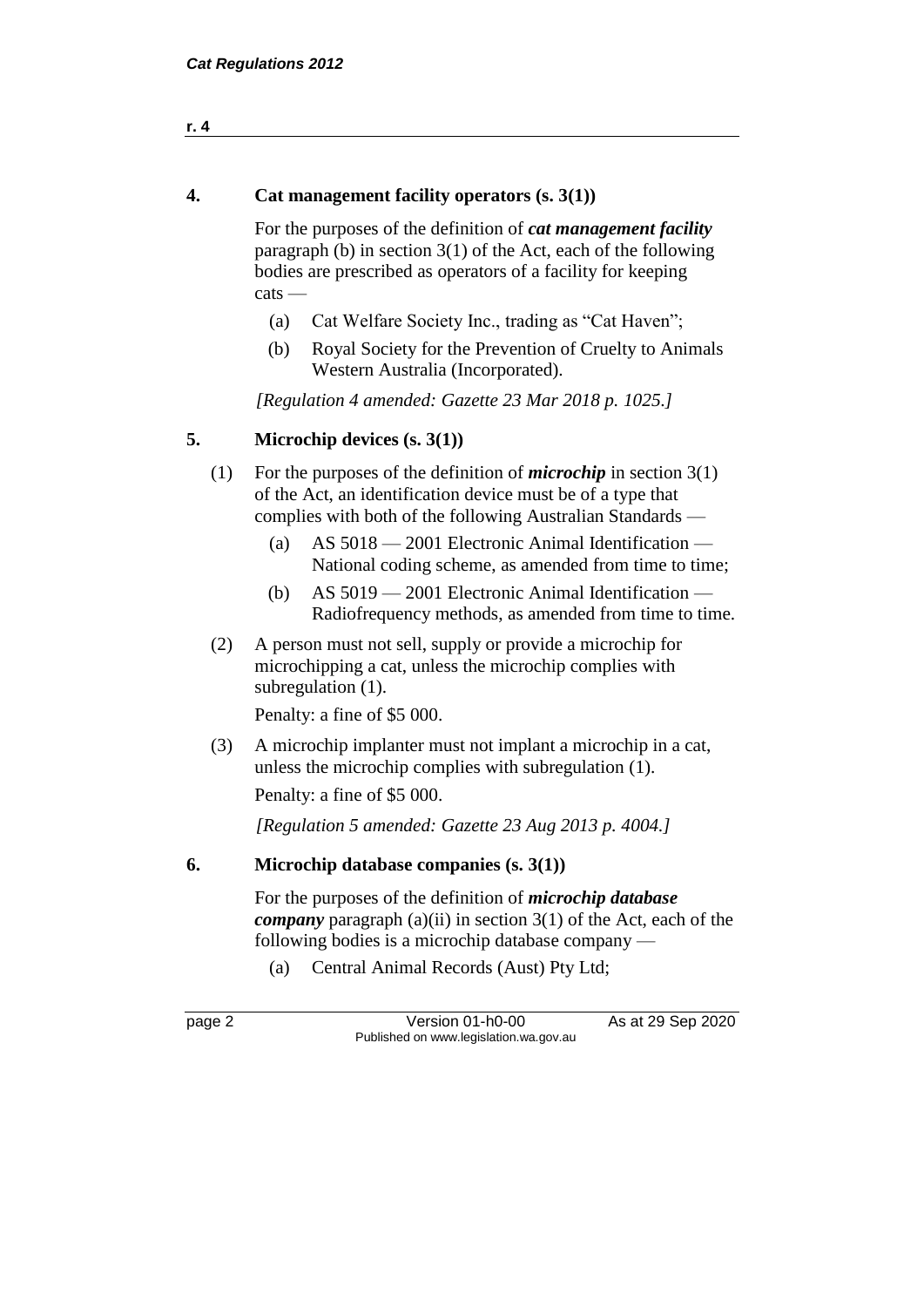- (ba) Global Microchip Registry Pty Ltd, trading as "Global Micro Animal Registry";
- (b) HomeSafeID;
- (c) PetBase Pty Ltd, trading as "Petsafe";
- (d) Royal Agricultural Society of NSW (ABN 69 793 644 351), trading as "Australasian Animal Registry".
- *[(e) deleted]*

*[Regulation 6 amended: Gazette 20 May 2014 p. 1607; 23 Mar 2018 p. 1026.]*

#### **7. Microchip implanters (s. 3(1))**

- (1) For the purposes of the definition of *microchip implanter* paragraph (a) in section 3(1) of the Act, each of the following persons is prescribed —
	- (a) a veterinarian;
	- (b) a veterinary nurse, as defined in the *Veterinary Surgeons Act 1960* section 2.
- (2) The qualifications for paragraph (b) of the definition of *microchip implanter* in section 3(1) of the Act comprise the successful completion of —
	- (a) one or more of the following units of competency in microchip implantation of cats and dogs (provided by a registered training provider) —
		- (i) ACMMIC401A Implant microchip in cats and dogs;
		- (ii) ACMMIC401 Implant microchip in cats and dogs;

and

- (b) one or more of the following courses (provided by a registered training provider) —
	- (i) ACM40412 Certificate IV in Veterinary Nursing;

As at 29 Sep 2020 Version 01-h0-00 page 3 Published on www.legislation.wa.gov.au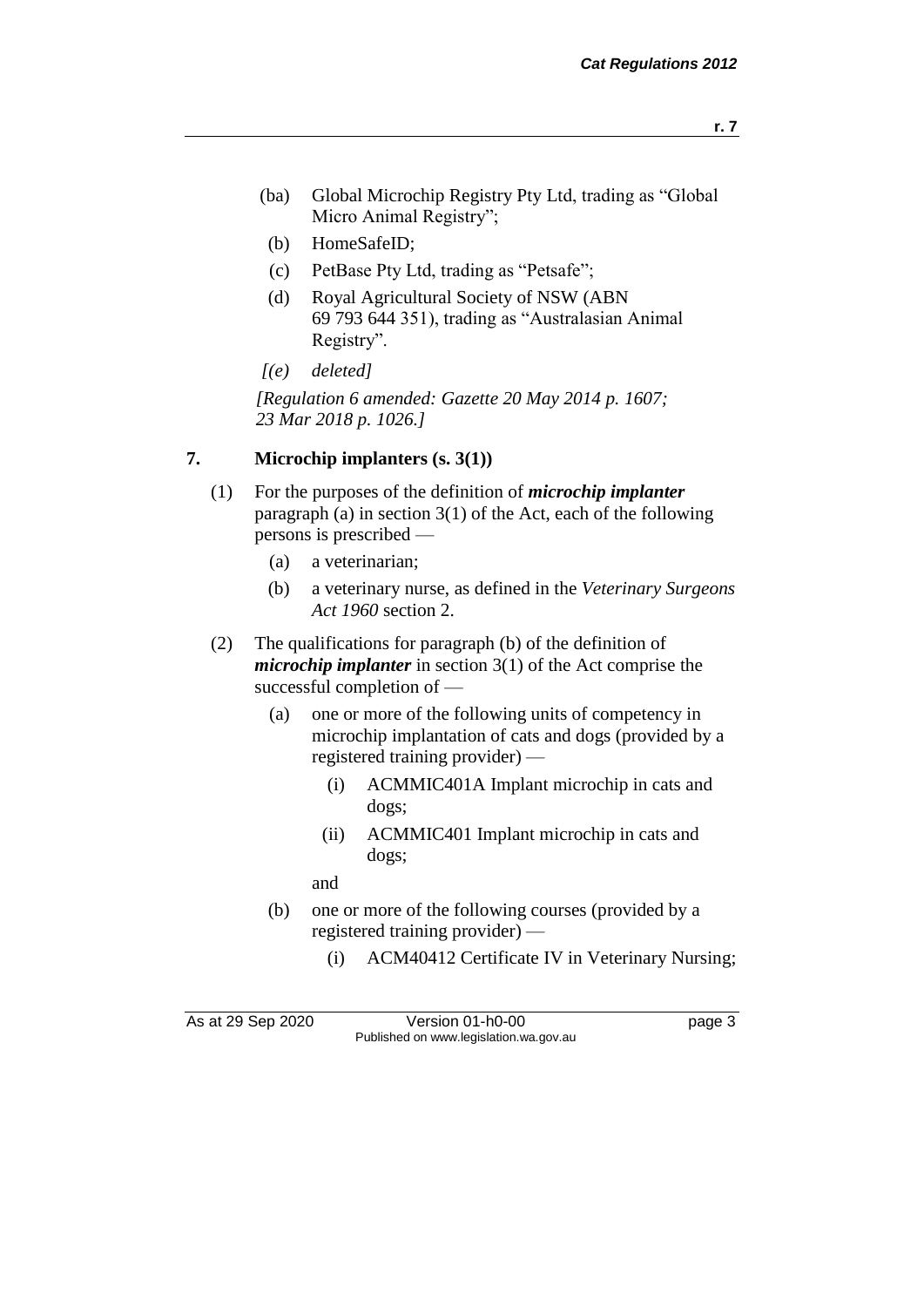|                                                                                                                              | (ii)                                                                                                                                                                                         | LGAREGS404A Undertake Appointed Animal                                                     |  |
|------------------------------------------------------------------------------------------------------------------------------|----------------------------------------------------------------------------------------------------------------------------------------------------------------------------------------------|--------------------------------------------------------------------------------------------|--|
|                                                                                                                              |                                                                                                                                                                                              | <b>Control Duties and Responsibilities;</b>                                                |  |
|                                                                                                                              | (iii)                                                                                                                                                                                        | LGA40504 Certificate IV in Local Government<br>(Regulatory Services);                      |  |
|                                                                                                                              | (iv)                                                                                                                                                                                         | <b>ACM30210 Certificate III in Animal</b><br>Technology;                                   |  |
|                                                                                                                              | (iva)                                                                                                                                                                                        | ACMSS00001 Microchip Implantation for Dogs<br>and Cats Skill Set;                          |  |
|                                                                                                                              | (v)                                                                                                                                                                                          | ACMSS00007 Microchip Implantation for Dogs<br>and Cats Skill Set;                          |  |
|                                                                                                                              | (vi)                                                                                                                                                                                         | ACM30410 Certificate III in Companion Animal<br>Services;                                  |  |
|                                                                                                                              | (vii)                                                                                                                                                                                        | ACM40110 Certificate IV in Animal Control and<br>Regulation;                               |  |
|                                                                                                                              | (viii)                                                                                                                                                                                       | ACM40210 Certificate IV in Captive Animals;                                                |  |
|                                                                                                                              | (ix)                                                                                                                                                                                         | ACM40310 Certificate IV in Companion Animal<br>Services.                                   |  |
| (3)                                                                                                                          | In subregulation $(2)$ —                                                                                                                                                                     |                                                                                            |  |
| <i>registered training provider</i> has the meaning given by the<br>Vocational Education and Training Act 1996 section 5(1). |                                                                                                                                                                                              |                                                                                            |  |
|                                                                                                                              |                                                                                                                                                                                              | [Regulation 7 amended: Gazette 20 May 2014 p. 1607-8;<br>SL 2020/8 r. 4; SL 2020/69 r. 4.] |  |
| 8.                                                                                                                           |                                                                                                                                                                                              | Microchipping cat $(s, 3(1))$                                                              |  |
|                                                                                                                              | For the purposes of the definition of <i>microchipped</i> in<br>section $3(1)$ of the Act, a microchip is implanted in the<br>prescribed manner if it is implanted by a microchip implanter. |                                                                                            |  |

### **9. Cats exempt from registration (s. 5(2)(c) and 9(2)(b))**

(1) In this regulation —

*SAFE entity* means any of the following —

page 4 Version 01-h0-00 As at 29 Sep 2020 Published on www.legislation.wa.gov.au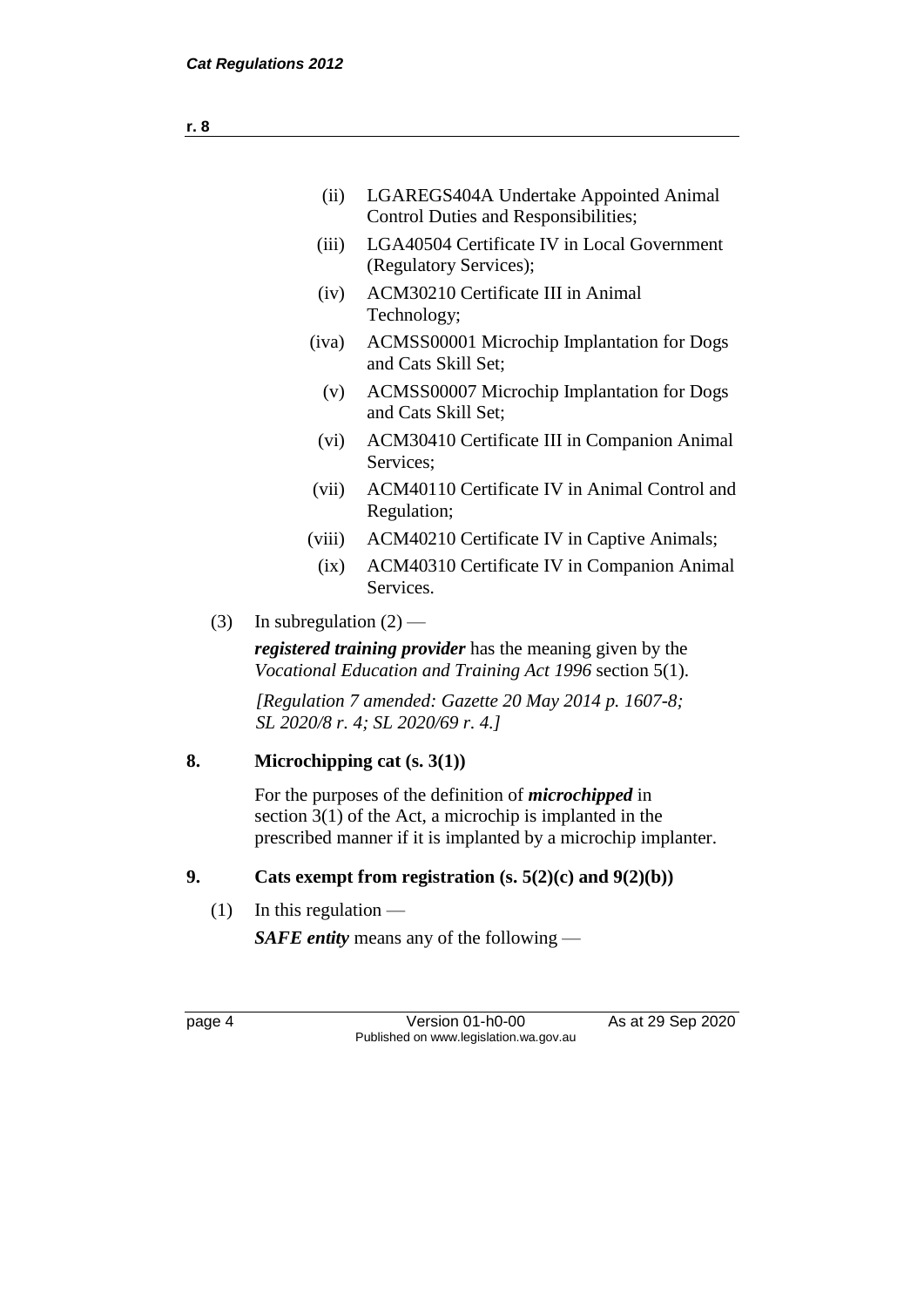- **r. 9**
- (a) Saving Animals from Euthanasia Incorporated (ABN 59 337 498 934);
- (b) S.A.F.E. Hedland Inc (ABN 23 865 056 223);
- (c) Saving Animals from Euthanasia Busselton Inc (ABN 21 692 235 008).
- (2) For the purposes of sections  $5(2)(c)$  and  $9(2)(b)$  of the Act, a cat that is in the custody of any of the following is exempt from registration —
	- (a) Cat Welfare Society Inc., trading as "Cat Haven";
	- (b) Royal Society for the Prevention of Cruelty to Animals Western Australia (Incorporated);
	- (c) the Department of State of the Commonwealth that is administered by the Commonwealth Minister administering the *Biosecurity Act 2015* (Commonwealth);
	- (d) a cat management facility;
	- (e) a veterinary clinic or veterinary hospital as those terms are defined in the *Veterinary Surgeons Act 1960* section 2.
- (3) For the purposes of sections  $5(2)(c)$  and  $9(2)(b)$  of the Act, a cat that is in foster care is exempt from registration if —
	- (a) the cat has been placed into that foster care by either of the following —
		- (i) Cat Welfare Society Inc., trading as "Cat Haven";
		- (ii) Royal Society for the Prevention of Cruelty to Animals Western Australia (Incorporated);

or

(b) the cat has been placed into that foster care by a SAFE entity, provided that the cat has not been in foster care for more than a total of 12 weeks.

*[Regulation 9 inserted: Gazette 23 Mar 2018 p. 1026-7.]*

As at 29 Sep 2020 Version 01-h0-00 page 5 Published on www.legislation.wa.gov.au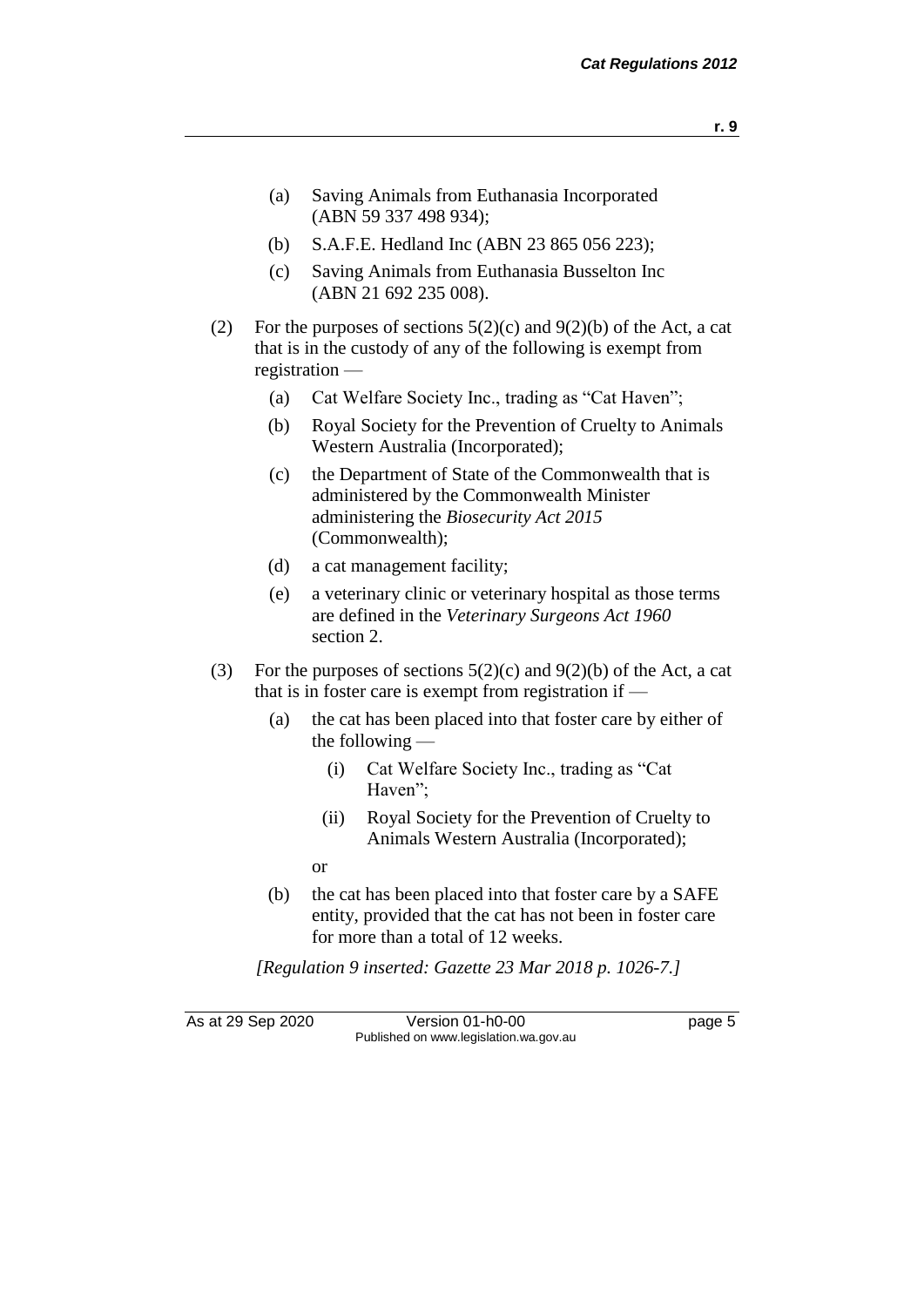```
r. 10
```
#### **10. Cats exempt from wearing tag (s. 6(2))**

(1) In this regulation —

*exhibited* means exhibited for show purposes at a cat show held  $by -$ 

- (a) Cat Owners' Association of Western Australia Incorporated; or
- (b) the Feline Control Council of Western Australia (Inc); or
- (c) Australian National Cats Incorporated; or
- (d) Cats United WA Incorporated; or
- (e) a body that is affiliated with an organisation mentioned in paragraph  $(a)$ ,  $(b)$ ,  $(c)$  or  $(d)$ .
- (2) The owner of a cat that is being exhibited is exempt from the requirement to ensure the cat wears its registration tag in a public place in section 6(1) of the Act, but only while that cat is being exhibited.

*[Regulation 10 amended: Gazette 23 Aug 2013 p. 4004-5; SL 2020/17 r. 4.]*

#### **11. Application for registration (s. 8(2))**

- (1) An application for the grant or renewal of the registration of a cat under section 8 of the Act must —
	- (a) be made by supplying the details required in Form 1 Parts A, B, D, F and G to the local government; and
	- (b) be accompanied by the application fee payable under Schedule 3.
- (2) The details required under subregulation  $(1)(a)$  may be supplied by completing the relevant provisions of Form 1 using a hard copy of an application provided by the local government or by using an electronic online system provided for that purpose by the local government.

page 6 Version 01-h0-00 As at 29 Sep 2020 Published on www.legislation.wa.gov.au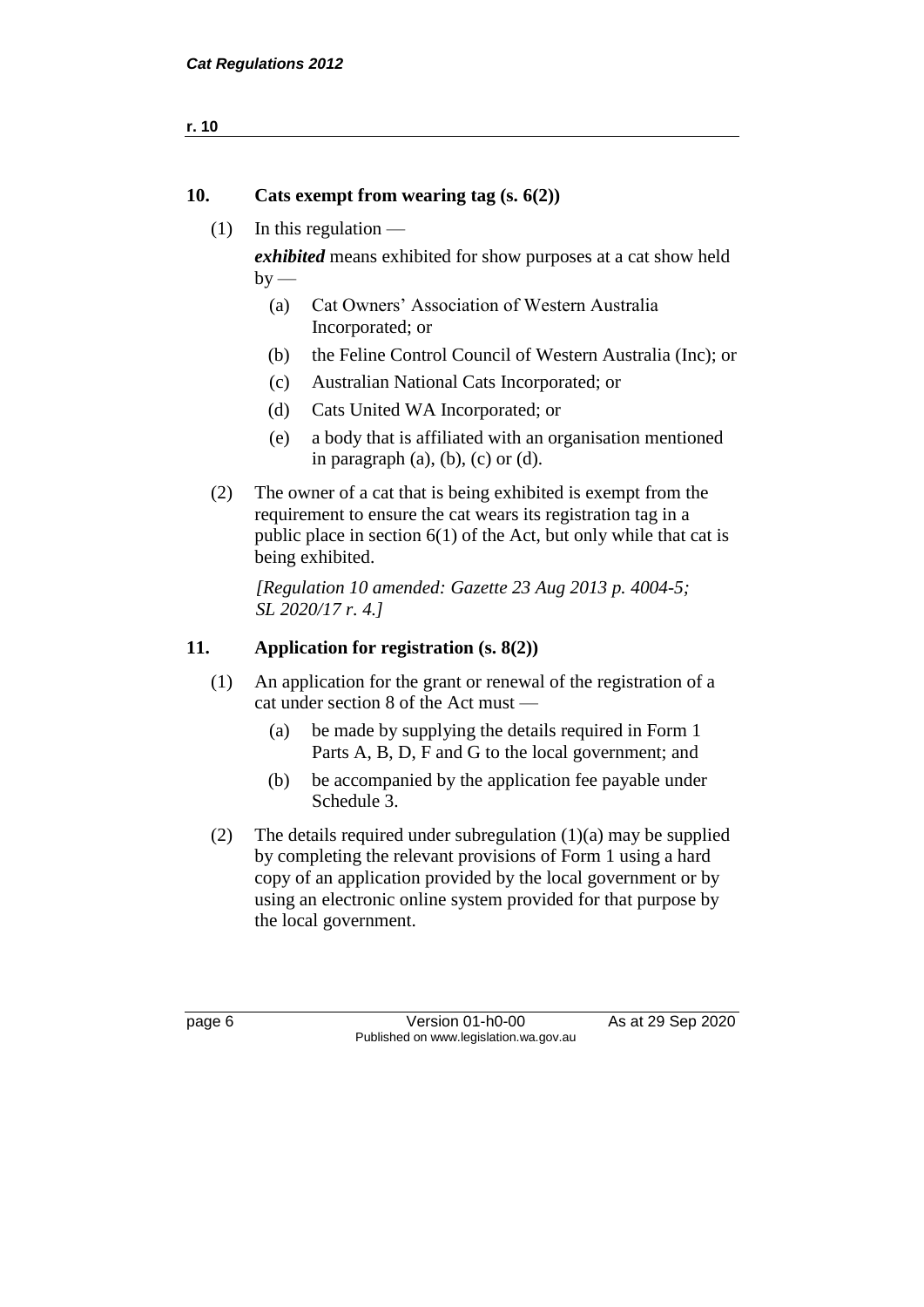- 
- (3) If the relevant details are supplied by using an electronic online system provided for that purpose, the signature of the applicant is not required.

*[Regulation 11 amended: Gazette 23 Aug 2013 p. 4005.]*

#### **12. Period of registration (s. 9(7))**

- (1) Registration of a cat may be for
	- (a) either one year or 3 years; or
	- (b) for the life of the cat.

#### (2) Registration of a cat —

- (a) has effect from the period specified in the registration certificate until —
	- (i) in the case of registration for one year the next 31 October, unless cancelled sooner; or
	- (ii) in the case of registration for 3 years 31 October in the final year of that period, unless cancelled sooner; or
	- (iii) in the case of registration for the life of the cat the death of the cat, unless cancelled sooner;

and

(b) may be renewed to take effect as from 1 November in any year, within the preceding period of 21 days.

*[Regulation 12 amended: Gazette 23 Aug 2013 p. 4005-6.]*

#### **13. Changes in registration**

Where a cat is registered with a local government and the owner moves to another local government area, the owner may notify both the former and the new local government to continue that period of registration with the new local government.

#### **14. Registration certificate (s. 11(1)(b))**

A registration certificate issued by a local government is to be in the form of Form 2.

As at 29 Sep 2020 Version 01-h0-00 page 7 Published on www.legislation.wa.gov.au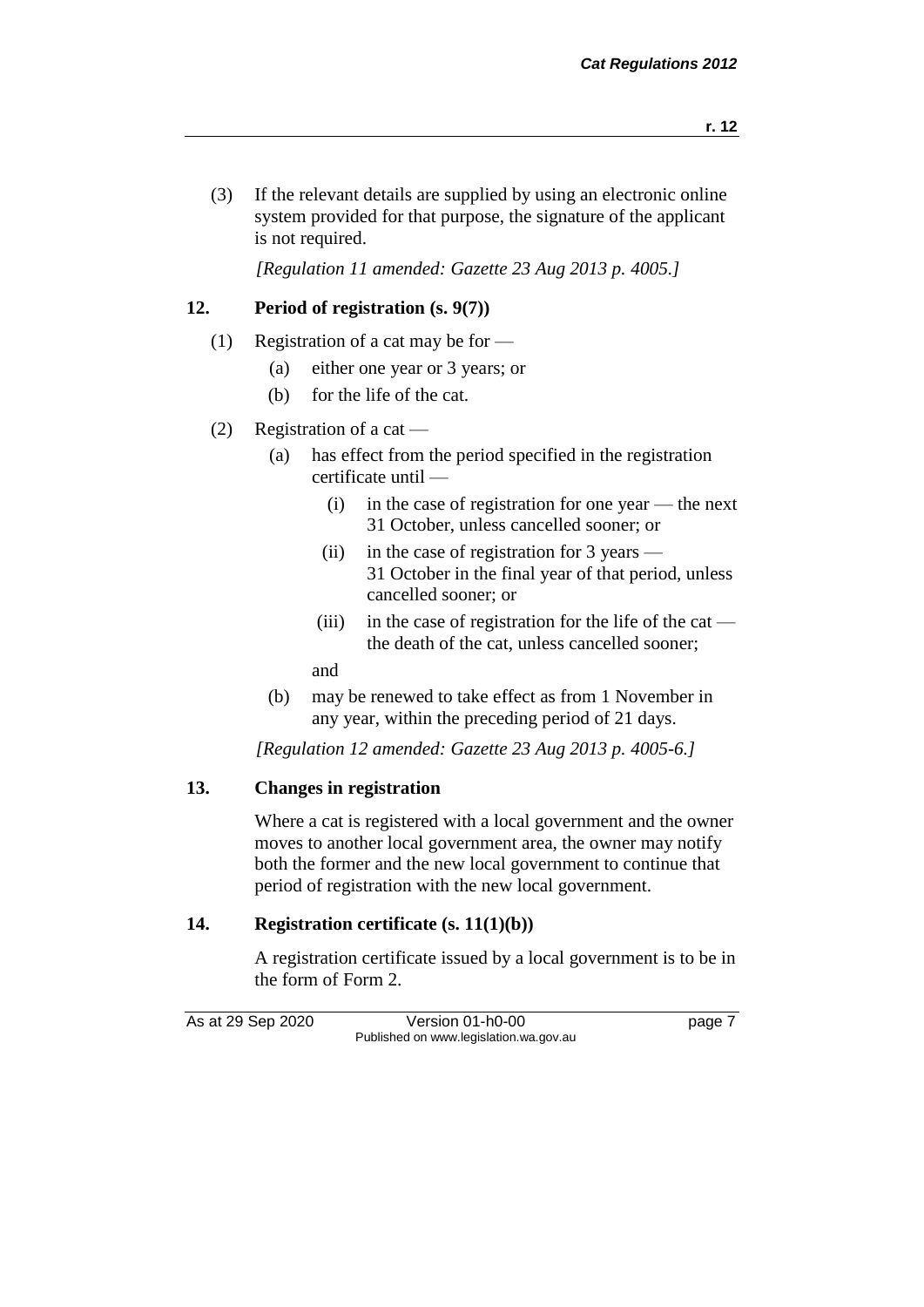**r. 15**

#### **15. Registration tags (s. 76(2))**

- (1) A registration tag is to be
	- (a) marked with a registration number issued by the relevant local government; and
	- (b) marked with the name of the local government and its contact number; and
	- (c) coloured in the colour representing the year of expiry of the registration to which it relates.
- (2) A lifetime registration tag is to be coloured orange.
- (3) The Minister may from time to time designate, by notice published in the *Gazette*, the colours that represent the years on which registration expires.

#### **16. Information to be recorded in local government cat register (s. 12(3))**

The information to be recorded by a local government, in its register, in respect of each cat registered by it is as follows —

- (a) the cat owner's full name;
- (b) the cat owner's residential address;
- (c) the cat owner's postal address (if different from the residential address);
- (d) the cat owner's date of birth;
- (e) the cat owner's contact telephone numbers home, work and mobile;
- (f) the cat owner's email address;
- (g) details of an alternative contact (*i.e. if the owner cannot be contacted*);
- (h) the address at which the cat is normally kept;
- (i) the cat's name;
- (j) the cat's registration number;
- (k) the cat's sterilisation status;

page 8 Version 01-h0-00 As at 29 Sep 2020 Published on www.legislation.wa.gov.au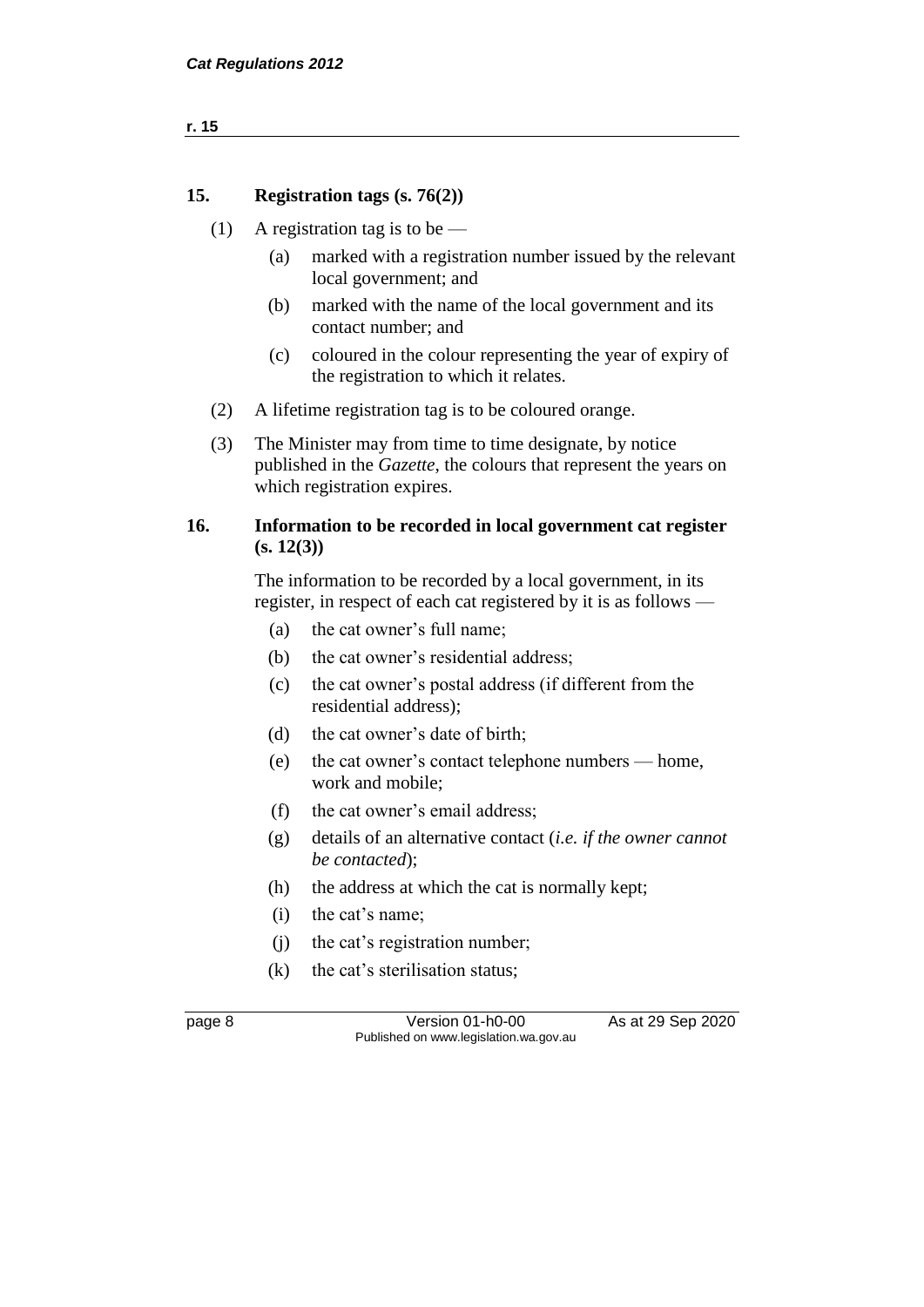- (l) the cat's microchip number;
- (m) the breed (*if known*), colour and gender of the cat.

#### **17. Information to be given by microchip implanter to microchip database company (s. 15)**

The information to be given, by a microchip implanter, to the microchip database company in relation to a cat he or she has microchipped is as follows —

- (a) the microchip barcode information or sticker;
- (b) the microchip number;
- (c) the microchip implanter's full name;
- (d) if the microchip implanter is a part of a company or organisation, the name of that company or organisation;
- (e) full contact details for the microchip implanter's company or organisation (*if applicable*);
- (f) the date the cat was microchipped;
- (g) the cat owner's full name;
- (h) the cat owner's residential address;
- (i) the cat owner's contact telephone numbers home, work and mobile;
- (j) the cat owner's email address;
- (k) the address at which the cat is normally kept;
- (l) the cat's name;
- (m) the age, breed (*if known*), colour, gender and sterilisation status of the cat.

#### **18. Manner in which cat identified as sterilised (s. 19)**

(1) A cat is identified as sterilised by a sterilisation certificate given in relation to that cat under section 21 of the Act or a sterilisation tattoo on the cat's ear.

As at 29 Sep 2020 Version 01-h0-00 page 9 Published on www.legislation.wa.gov.au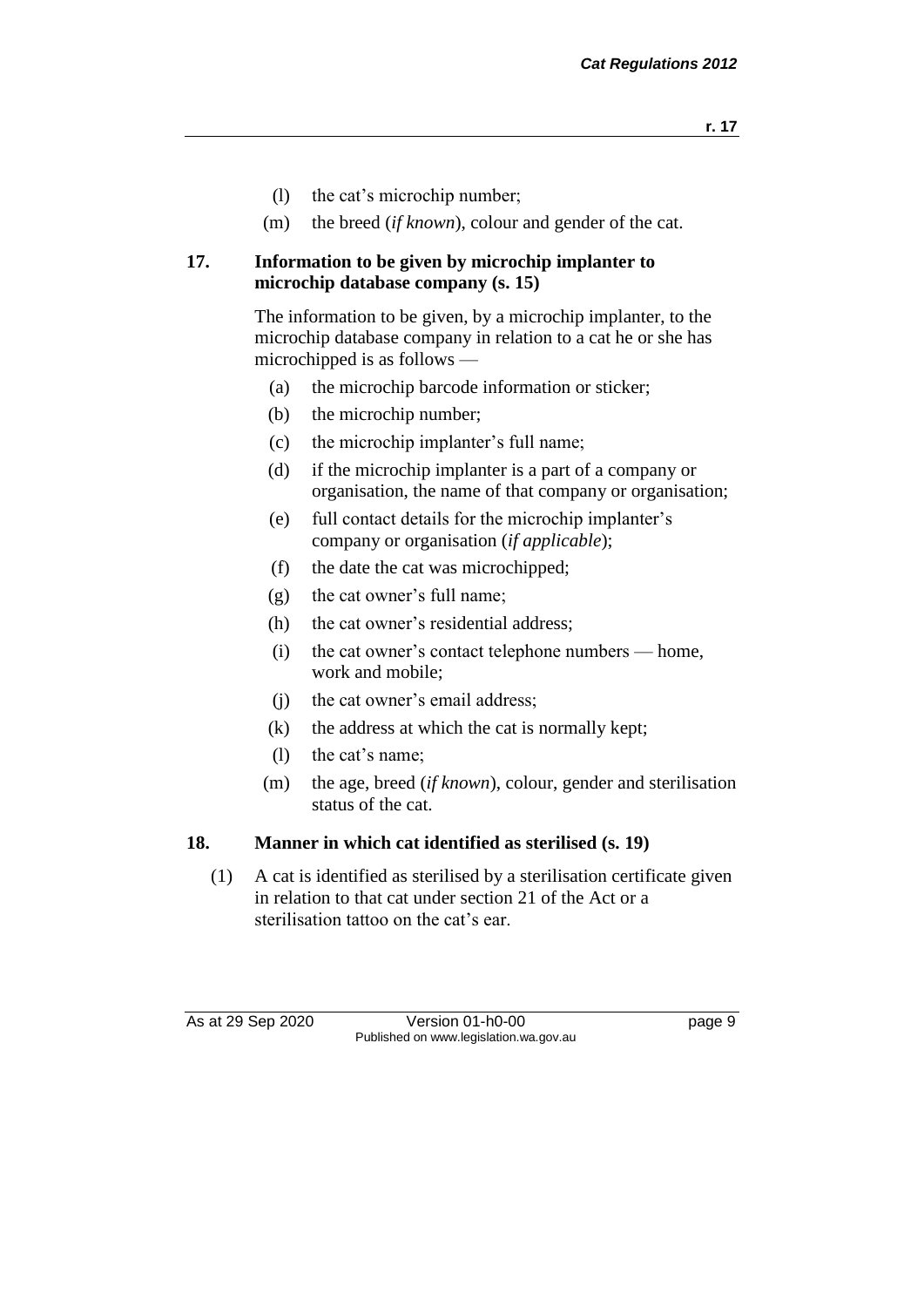(2) A sterilisation tattoo is to consist of a broken circle with a bisecting broken line.



#### **19. Transfer of exempt cats (s. 23(3))**

The provisions of section 23(1) and (2) of the Act do not apply if a cat is being transferred to an organisation or person set out in regulation 9.

#### **20. Cat control notice (s. 26(2)(a))**

A cat control notice under section 26 of the Act is to be in the form of Form 3.

#### **21. Application for approval to breed cats (s. 36(2))**

An application for the grant or renewal of approval to breed cats under section 36 of the Act must —

- (a) be made by supplying the details required in Form 1 Parts A, B, E, F and G to the local government; and
- (b) be accompanied by the application fee payable under Schedule 3.

*[Regulation 21 inserted: Gazette 23 Aug 2013 p. 4006.]*

#### **22. Other circumstances leading to refusal of approval to breed cats (s. 37(2)(f))**

(1) A local government may refuse an application for the grant or renewal of an approval to breed cats if the local government is satisfied that an infringement notice under the Act has been issued to, and paid by, the applicant within the 12 months prior to the application.

page 10 Version 01-h0-00 As at 29 Sep 2020 Published on www.legislation.wa.gov.au

**r. 19**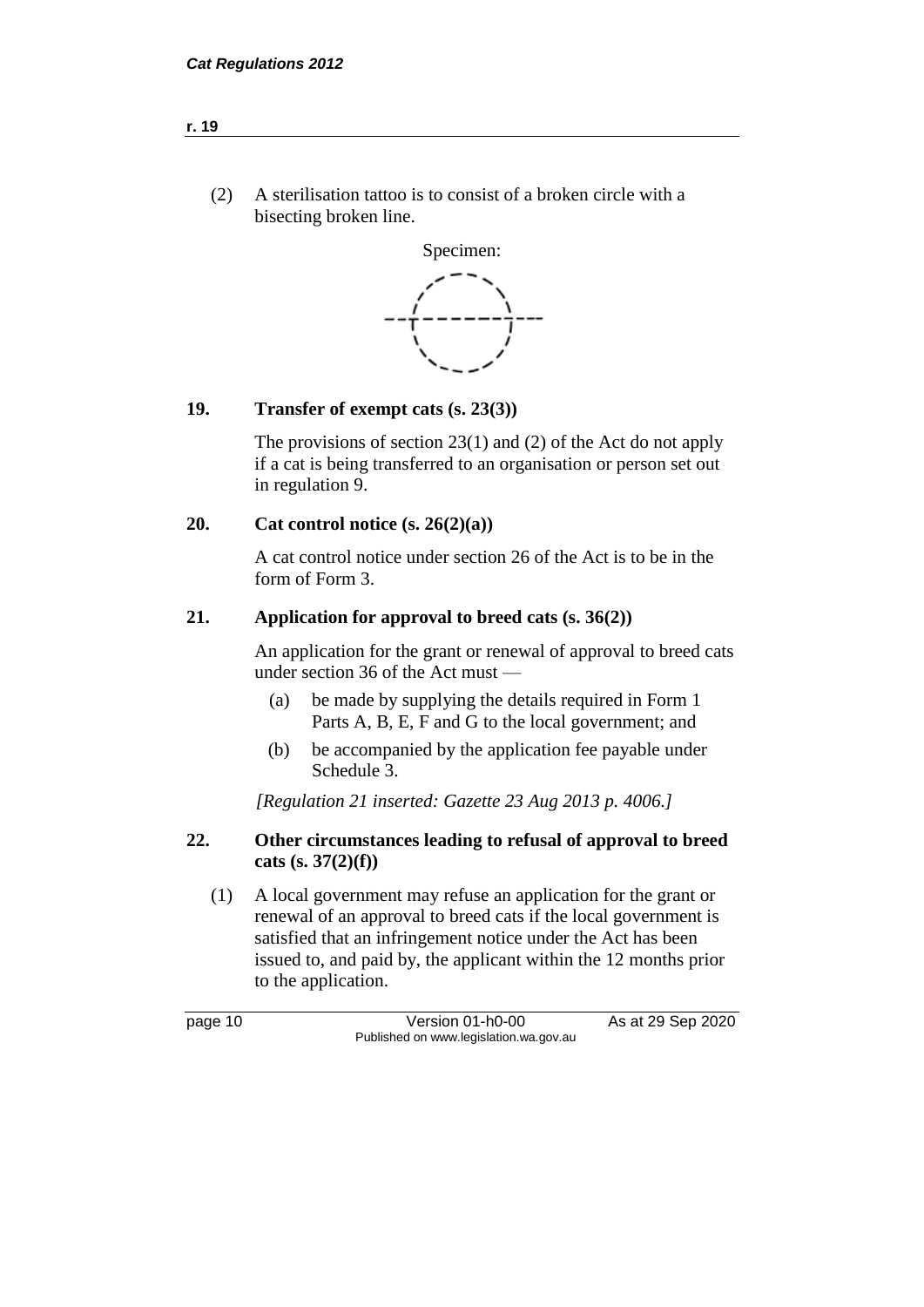(2) Where a local government is satisfied that an infringement notice under the Act has been issued to the applicant within the 12 months prior to the application, but the matter has not been resolved by either payment or court proceedings, the local government may defer consideration of an application for the grant or renewal of an approval to breed cats until the matter is resolved.

#### **23. Person who may not be refused approval to breed cats (s. 37(5))**

A local government is not to refuse an application for the grant or renewal of an approval to breed cats if the applicant —

- (a) has attained the age of 18 years; and
- (b) has not been convicted within the previous 3 years of an offence against —
	- (i) the *Cat Act 2011*; or
	- (ii) the *Dog Act 1976*; or
	- (iii) the *Animal Welfare Act 2002*;
	- and
- (c) is a current member of one of the following organisations —
	- (i) Cat Owners' Association of Western Australia Incorporated;
	- (ii) the Feline Control Council of Western Australia  $(Inc);$
	- (iii) Australian National Cats Incorporated;
	- (iv) Cats United WA Incorporated.

*[Regulation 23 amended: SL 2020/17 r. 5.]*

#### **24. Duration of approval to breed cats (s. 37(6))**

An approval to breed cats, or a renewal of approval, granted under section 37 of the Act has effect for one year.

As at 29 Sep 2020 Version 01-h0-00 page 11 Published on www.legislation.wa.gov.au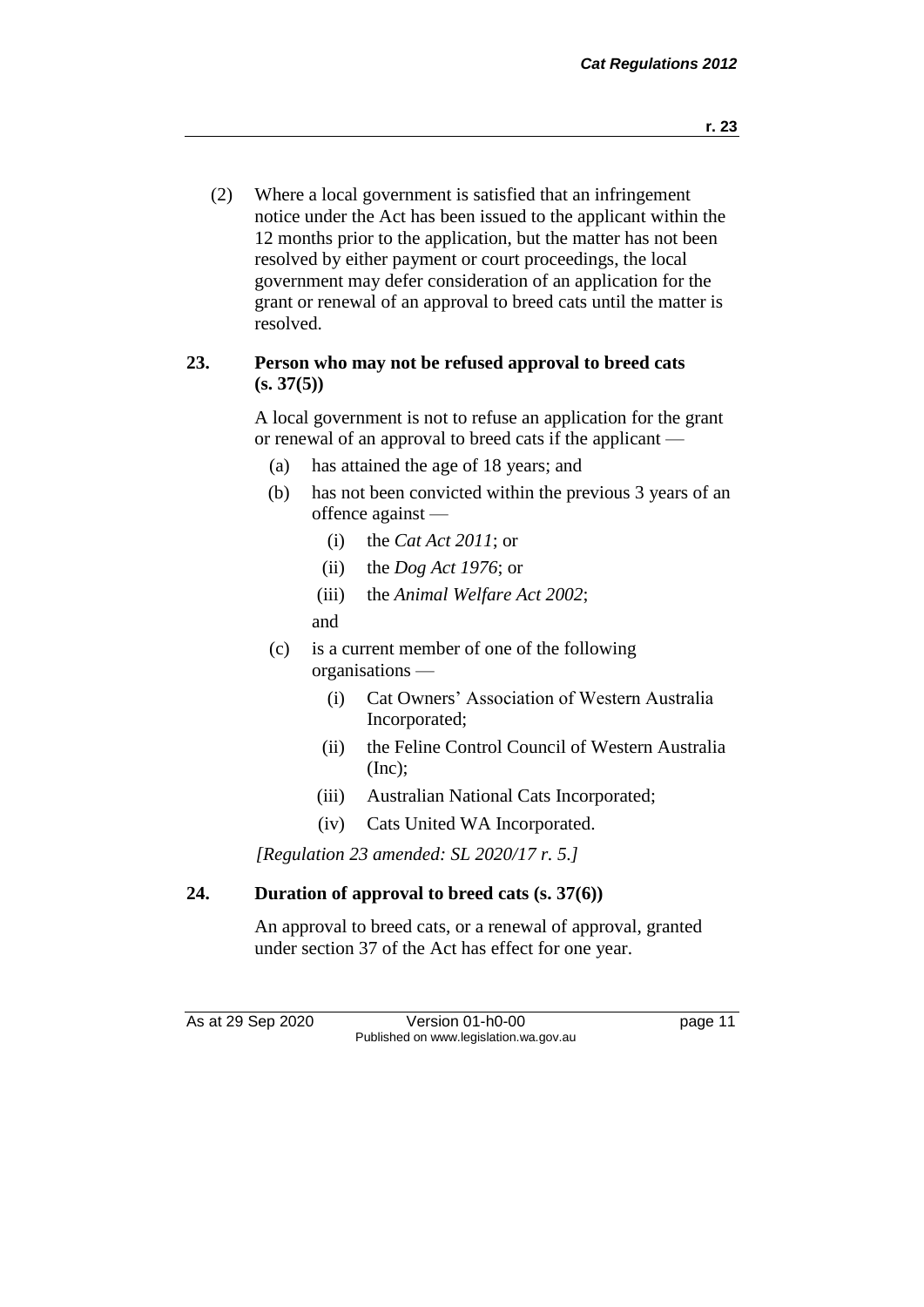| r. 25 |                                                                                                                                                                                                                    |
|-------|--------------------------------------------------------------------------------------------------------------------------------------------------------------------------------------------------------------------|
|       |                                                                                                                                                                                                                    |
| 25.   | Certificate given to approved cat breeder $(s, 39(1))$                                                                                                                                                             |
|       | The certificate to be given by a local government to an approved<br>cat breeder is to be in the form of Form 4.                                                                                                    |
| 26.   | Warrant (s. 58)                                                                                                                                                                                                    |
|       | The form of a warrant is Form 5.                                                                                                                                                                                   |
| 27.   | Infringement notice $(s. 63(1))$                                                                                                                                                                                   |
|       | The form of an infringement notice is Form 6.                                                                                                                                                                      |
| 28.   | Withdrawal of infringement notice $(s. 65(1))$                                                                                                                                                                     |
|       | The form of withdrawal of an infringement notice is Form 7.                                                                                                                                                        |
| 29.   | Objection $(s. 69(2))$                                                                                                                                                                                             |
|       | The form of an objection is Form 8.                                                                                                                                                                                |
| 30.   | Modified penalties $(s. 63(2))$                                                                                                                                                                                    |
|       | The penalties set out in Schedule 2 column 4 are the prescribed<br>modified penalties for the offences in columns 2 and 3 to which<br>the penalties correspond, for the purposes of section $63(2)$ of<br>the Act. |
|       |                                                                                                                                                                                                                    |
|       |                                                                                                                                                                                                                    |

page 12 **Detail Contract Contract Version 01-h0-00** As at 29 Sep 2020 Published on www.legislation.wa.gov.au

 $\overline{\phantom{0}}$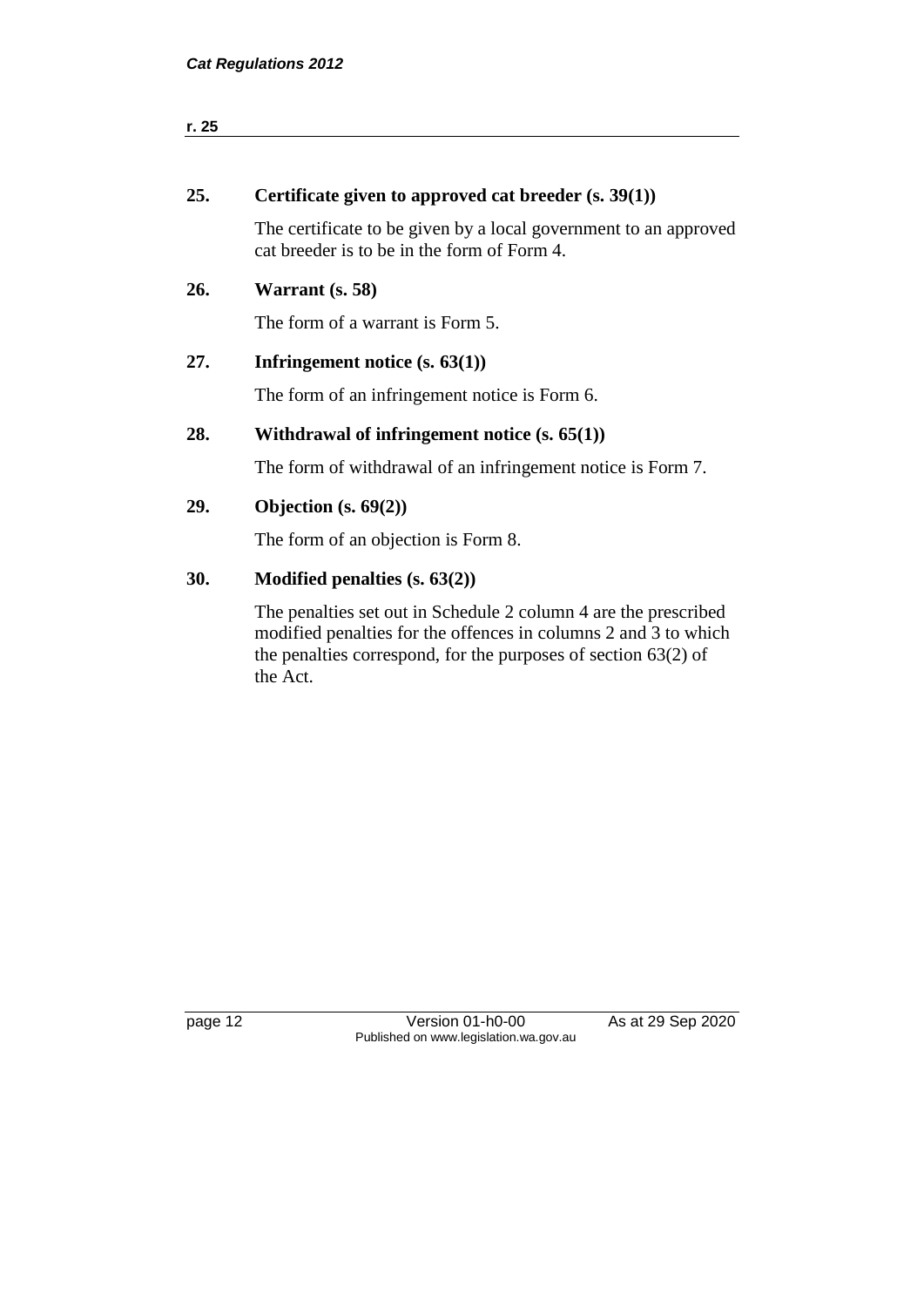|                                                  | Form 1 — Details to be provided under various provisions                                                                                                                                                                                              |
|--------------------------------------------------|-------------------------------------------------------------------------------------------------------------------------------------------------------------------------------------------------------------------------------------------------------|
|                                                  | Cat Act 2011 s. 8<br>[r. 11, 14, 21 and $25$ ]                                                                                                                                                                                                        |
| <u>Part A — Owner details</u>                    |                                                                                                                                                                                                                                                       |
|                                                  | Cat owner's full name                                                                                                                                                                                                                                 |
|                                                  |                                                                                                                                                                                                                                                       |
| Postal address                                   | <u> 1989 - Johann Barn, mars an t-Amerikaansk politiker (* 1908)</u><br>$(if\, different\, from\, above)$ $\qquad \qquad$                                                                                                                             |
| (Owner must be 18 years or older)                |                                                                                                                                                                                                                                                       |
| Contact telephone number<br>(home, work, mobile) | $(H)$                                                                                                                                                                                                                                                 |
|                                                  |                                                                                                                                                                                                                                                       |
|                                                  | $(M)$ and $(M)$ and $(M)$ and $(M)$ are $(M)$ and $(M)$ are $(M)$ and $(M)$ are $(M)$ and $(M)$ are $(M)$ and $(M)$ are $(M)$ and $(M)$ are $(M)$ and $(M)$ are $(M)$ and $(M)$ are $(M)$ and $(M)$ are $(M)$ and $(M)$ are $(M)$ and $(M)$ are $(M)$ |
|                                                  |                                                                                                                                                                                                                                                       |
| notices and other relevant information?          | Can your local government use this email address to issue renewal<br>Yes/No<br>(delete one)                                                                                                                                                           |
| <b>Alternative contact details (optional)</b>    |                                                                                                                                                                                                                                                       |
|                                                  |                                                                                                                                                                                                                                                       |
| Residential address                              |                                                                                                                                                                                                                                                       |
| Postal address<br>(if different from above)      |                                                                                                                                                                                                                                                       |
| As at 29 Sep 2020                                | Version 01-h0-00<br>page 13<br>Published on www.legislation.wa.gov.au                                                                                                                                                                                 |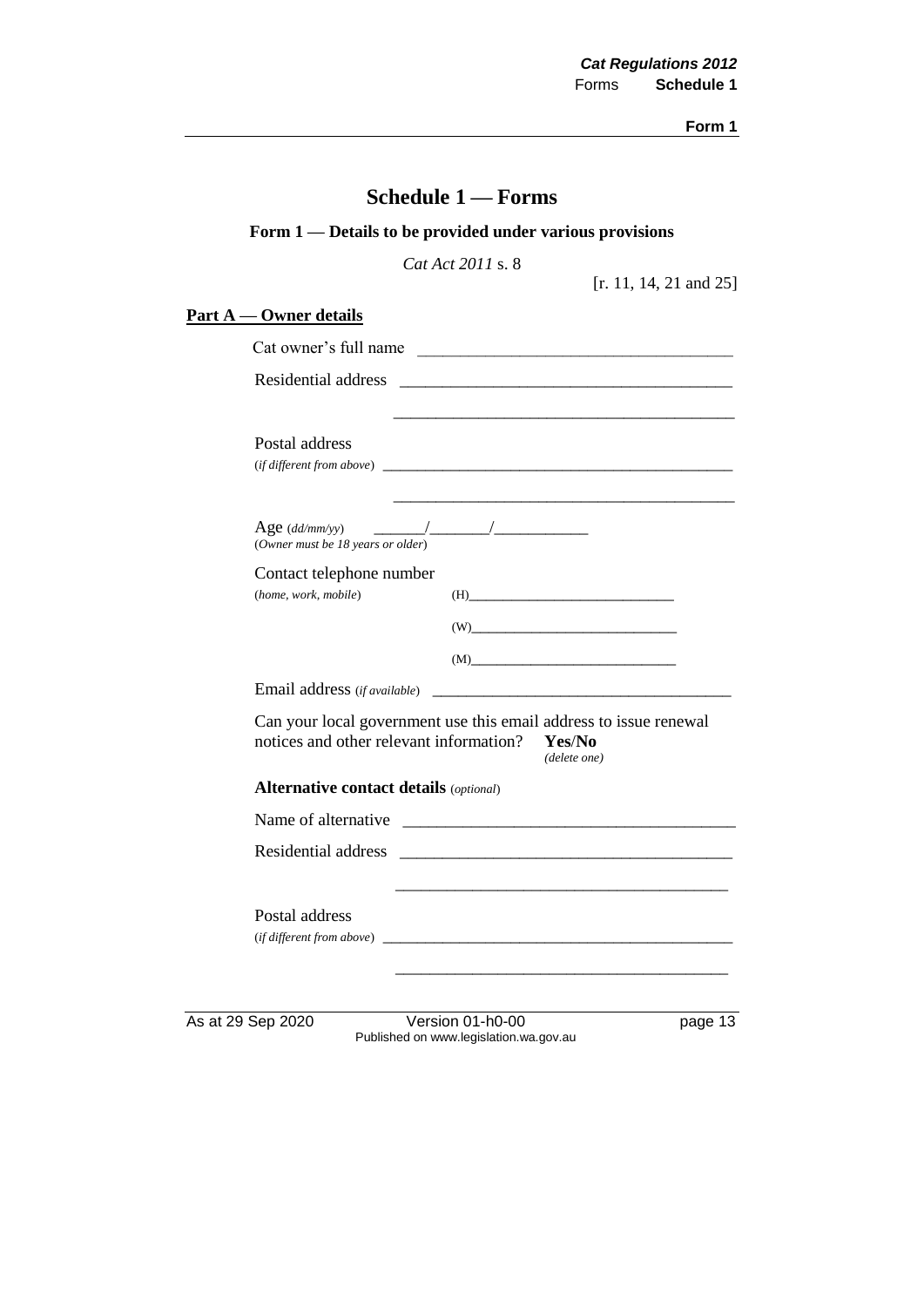| (Must be 18 years or older)                      |                                                                                                                      |  |
|--------------------------------------------------|----------------------------------------------------------------------------------------------------------------------|--|
| Contact telephone number<br>(home, work, mobile) | $(H) \qquad \qquad (H)$                                                                                              |  |
|                                                  | (W)                                                                                                                  |  |
|                                                  | (M)                                                                                                                  |  |
| <u>Part B — Cat details</u>                      |                                                                                                                      |  |
| Address where cat is normally kept               |                                                                                                                      |  |
| Number of cats to be located at these premises   |                                                                                                                      |  |
| Cat details                                      |                                                                                                                      |  |
| Cat's name                                       | <u> 1989 - Johann Barn, mars eta bainar eta bainar eta baina eta baina eta baina eta baina eta baina eta baina e</u> |  |
| Age $(dd/mm/yy)$                                 |                                                                                                                      |  |
| <b>Breed</b> (if known)                          |                                                                                                                      |  |
| Colour                                           |                                                                                                                      |  |
| Gender                                           |                                                                                                                      |  |
| Microchip number                                 |                                                                                                                      |  |
| Is the cat sterilised?                           | Yes/No<br>(delete one)                                                                                               |  |
|                                                  | If No: Is the exemption granted by a veterinarian? Yes/No<br>(delete one)                                            |  |
| veterinarian                                     | Please give details of the exemption including details of issuing                                                    |  |
|                                                  |                                                                                                                      |  |
|                                                  |                                                                                                                      |  |

page 14 **Deciminal Contract Version 01-h0-00** As at 29 Sep 2020 Published on www.legislation.wa.gov.au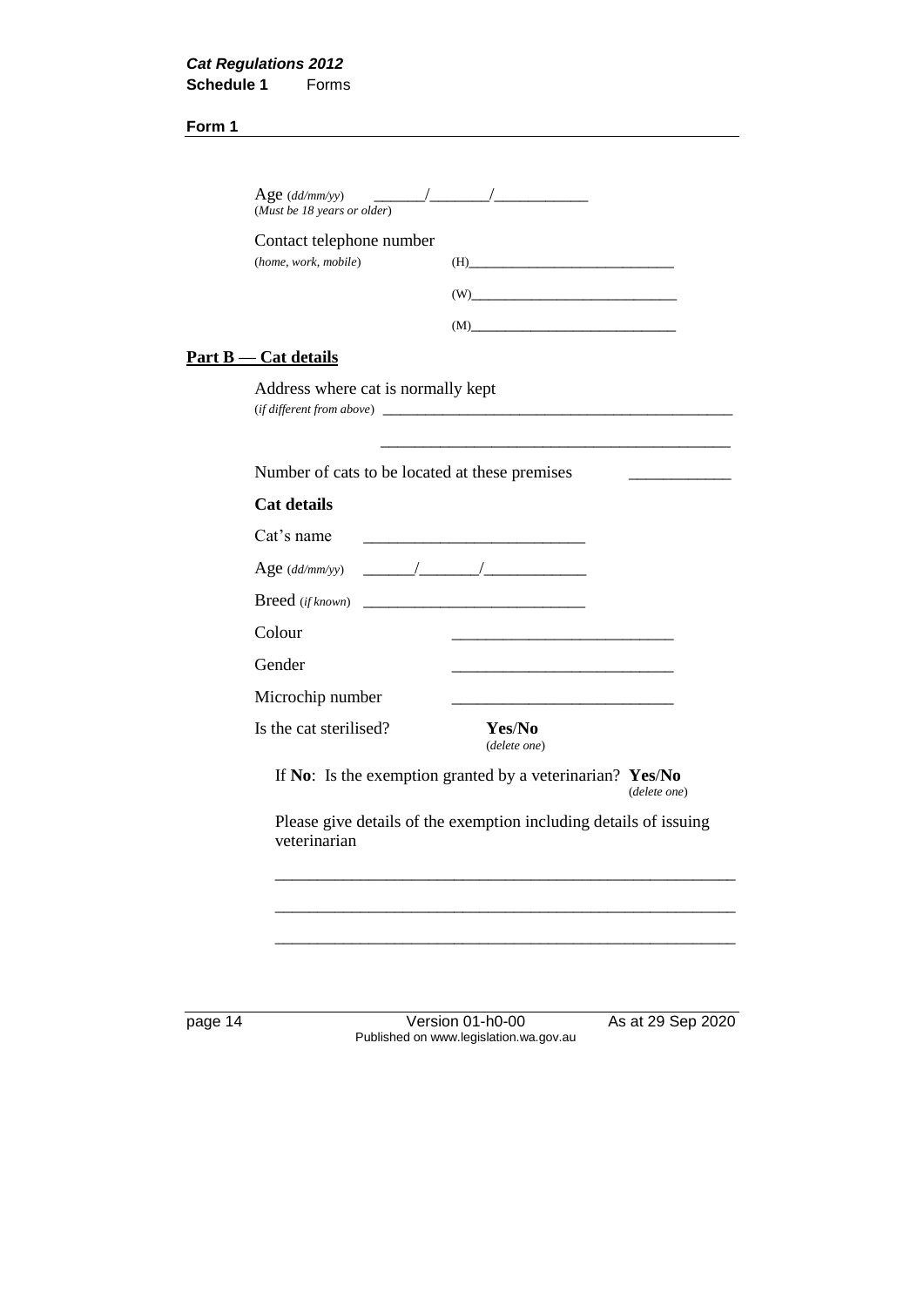| Is the custodian a member of<br>a prescribed exempt organisation |                        | Yes/No<br>(delete one) |  |
|------------------------------------------------------------------|------------------------|------------------------|--|
| Please give details of the prescribed exempt organisation        |                        |                        |  |
| Approved breeder?                                                | Yes/No<br>(delete one) |                        |  |
| Any distinguishing<br>features or marks?                         |                        |                        |  |
| <b>Part C</b> - Notification of new owner                        |                        |                        |  |
| New cat owner's name                                             |                        |                        |  |
| New owner's address                                              |                        |                        |  |
| New owner's contact numbers                                      |                        |                        |  |
| (home, work, mobile)                                             |                        | $(H)$                  |  |
|                                                                  |                        | (W)                    |  |
|                                                                  |                        | (M)                    |  |
| <b>Part D</b> - Registration                                     |                        |                        |  |
| Application or renewal for -                                     |                        |                        |  |
| a period of 1 year $(\checkmark)$ : $\Box$                       |                        |                        |  |
| a period of 3 years $(\checkmark)$ : $\Box$                      |                        |                        |  |
| Application for lifetime registration $(\checkmark)$ : $\Box$    |                        |                        |  |

As at 29 Sep 2020 Version 01-h0-00 page 15 Published on www.legislation.wa.gov.au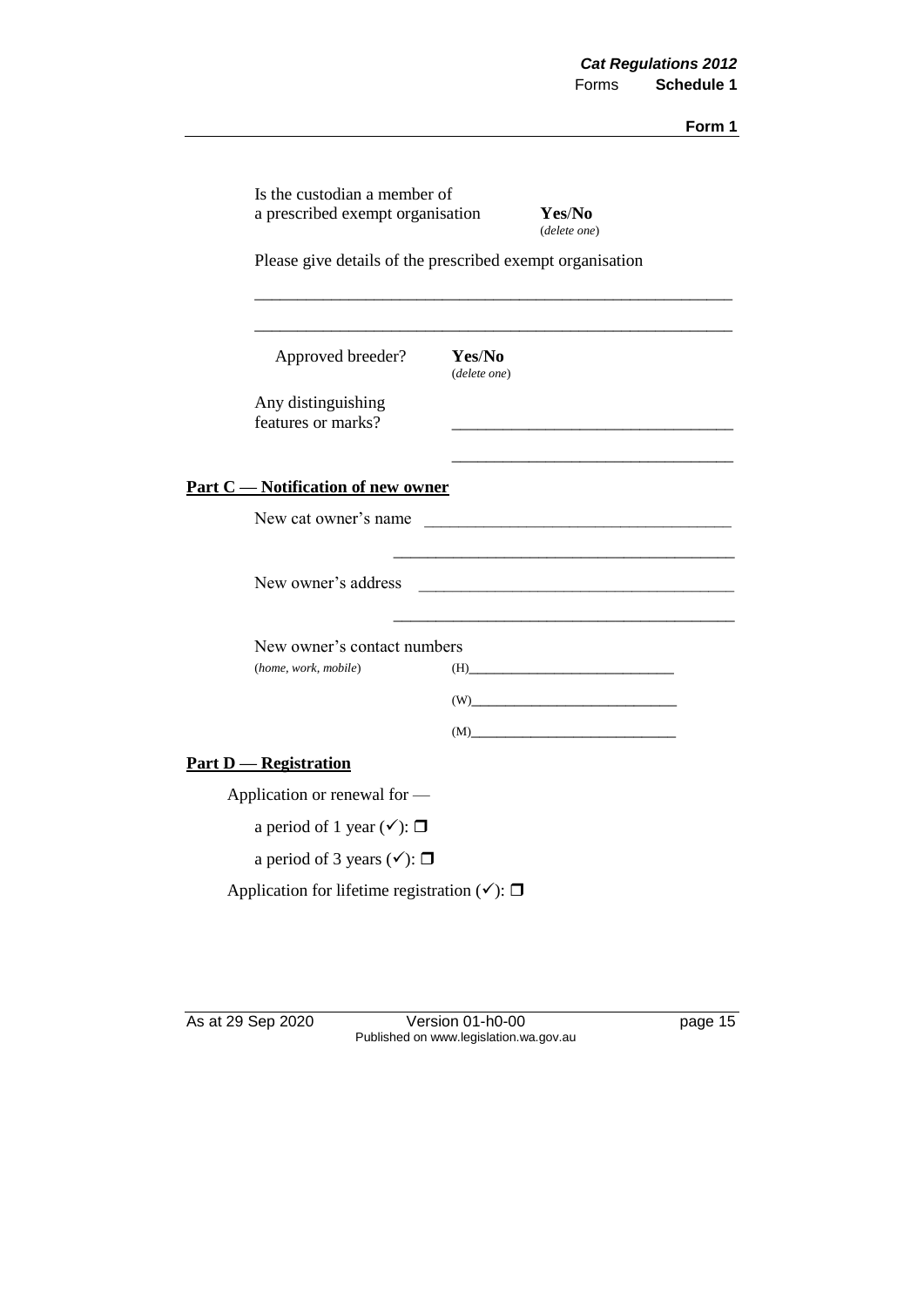|        | Prescribed fee for —                                                                                                                          |
|--------|-----------------------------------------------------------------------------------------------------------------------------------------------|
|        | a period of 1 year $(\checkmark)$ : $\Box$                                                                                                    |
|        | a period of 3 years $(\checkmark)$ : $\Box$                                                                                                   |
|        | Prescribed lifetime fee $(\checkmark)$ : $\Box$                                                                                               |
|        | Previous local government where cat was registered<br>(if known)                                                                              |
|        | Registration number<br>(to be issued by local government)                                                                                     |
|        | <u>Part E — Application for approved breeder</u>                                                                                              |
|        | Application to be an approved breeder $(\checkmark)$ : $\Box$                                                                                 |
|        | Breed of cats to be bred                                                                                                                      |
|        | Number of breeding cats to be kept at the property                                                                                            |
|        | Description of facilities                                                                                                                     |
|        | Membership of prescribed organisation                                                                                                         |
| Part F | - Previous convictions                                                                                                                        |
|        | Do you have any convictions for offences against this Act, Dog<br>Act 1976 or Animal Welfare Act 2002 in past 3 years? Yes/No<br>(delete one) |
|        | If yes, please give details, specifying the date of the conviction(s),<br>nature of the offence and the legislation involved                  |
|        |                                                                                                                                               |

page 16 Version 01-h0-00 As at 29 Sep 2020 Published on www.legislation.wa.gov.au

\_\_\_\_\_\_\_\_\_\_\_\_\_\_\_\_\_\_\_\_\_\_\_\_\_\_\_\_\_\_\_\_\_\_\_\_\_\_\_\_\_\_\_\_\_\_\_\_\_\_\_\_\_\_\_\_

\_\_\_\_\_\_\_\_\_\_\_\_\_\_\_\_\_\_\_\_\_\_\_\_\_\_\_\_\_\_\_\_\_\_\_\_\_\_\_\_\_\_\_\_\_\_\_\_\_\_\_\_\_\_\_\_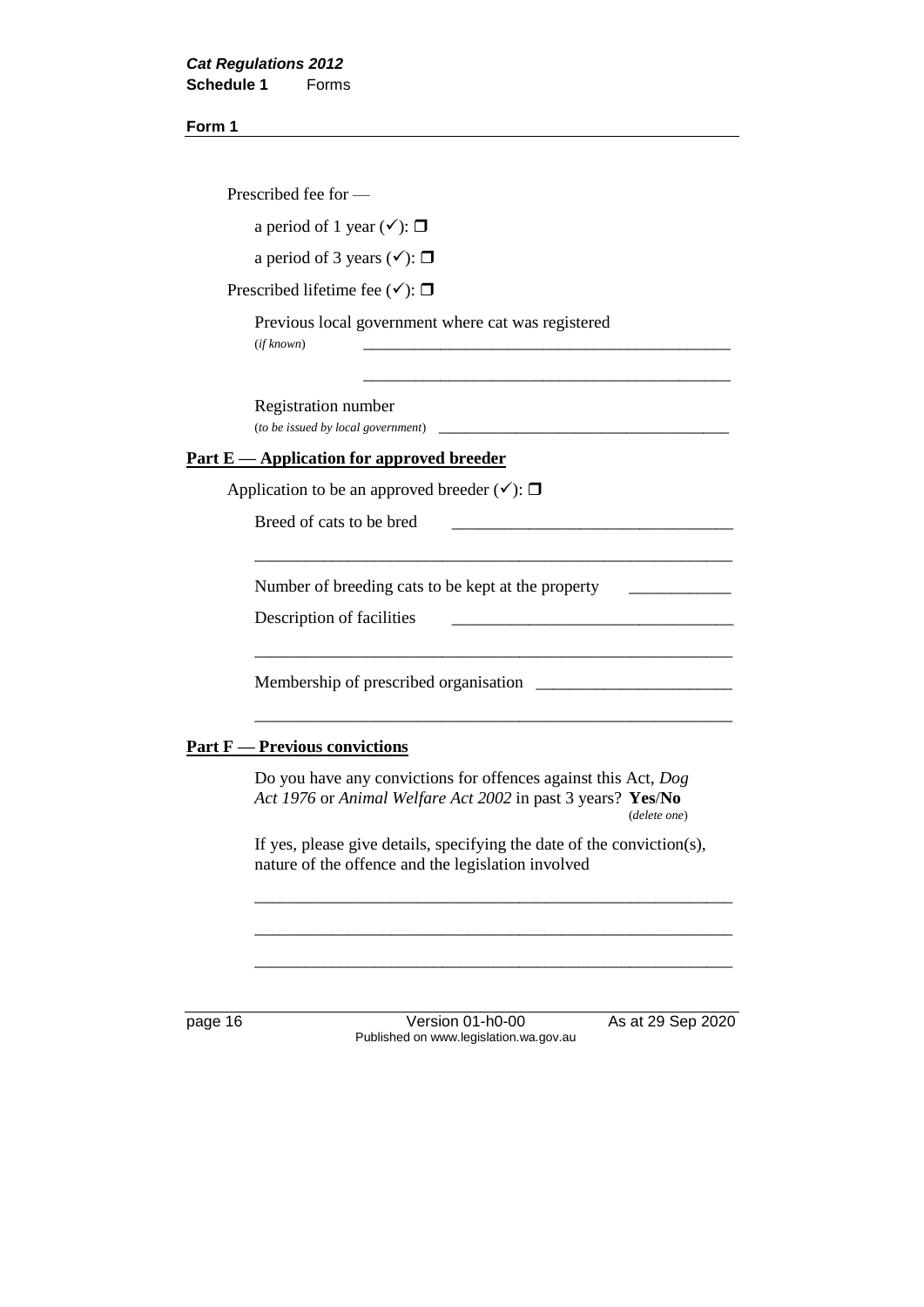#### **Part G — Declaration**

The local government may refuse an application if any or all of the required information is not provided within the time period specified in the legislation.

I, \_\_\_\_\_\_\_\_\_\_\_\_\_\_\_\_\_\_\_\_\_\_\_\_\_\_\_\_\_\_\_\_\_\_\_\_\_\_\_\_\_\_\_\_\_\_\_\_\_\_\_\_\_\_\_\_\_\_\_\_\_ (*person's full name or organisation/company name*) \_\_\_\_\_\_\_\_\_\_\_\_\_\_\_\_\_\_\_\_\_\_\_\_\_\_\_\_\_\_\_\_\_\_\_\_\_\_\_\_\_\_\_\_\_\_\_\_\_\_\_\_\_\_\_\_\_\_\_\_\_ \_\_\_\_\_\_\_\_\_\_\_\_\_\_\_\_\_\_\_\_\_\_\_\_\_\_\_\_\_\_\_\_\_\_\_\_\_\_\_\_\_\_\_\_\_\_\_\_\_\_\_\_\_\_\_\_\_\_\_\_\_  $of$   $\qquad \qquad \qquad$ (*address*) \_\_\_\_\_\_\_\_\_\_\_\_\_\_\_\_\_\_\_\_\_\_\_\_\_\_\_\_\_\_\_\_\_\_\_\_\_\_\_\_\_\_\_\_\_\_\_\_\_\_\_\_\_\_\_\_\_\_\_\_\_ \_\_\_\_\_\_\_\_\_\_\_\_\_\_\_\_\_\_\_\_\_\_\_\_\_\_\_\_\_\_\_\_\_\_\_\_\_\_\_\_\_\_\_\_\_\_\_\_\_\_\_\_ \_\_\_\_\_\_\_\_ (*postcode*) declare that the information I have provided is true and correct. I am aware that it is an offence to provide false and misleading information. Signature \_\_\_\_\_\_\_\_\_\_\_\_\_\_\_\_\_\_\_\_\_\_\_\_\_\_\_\_\_\_\_\_\_\_\_\_\_\_\_\_\_\_\_\_\_ [**A signature is not required to effect the form when the form is lodged through a local government internet site.**]

[Local government details and logo here]

Payment options:

[Each local government is to detail their payment options here]

As at 29 Sep 2020 Version 01-h0-00 page 17 Published on www.legislation.wa.gov.au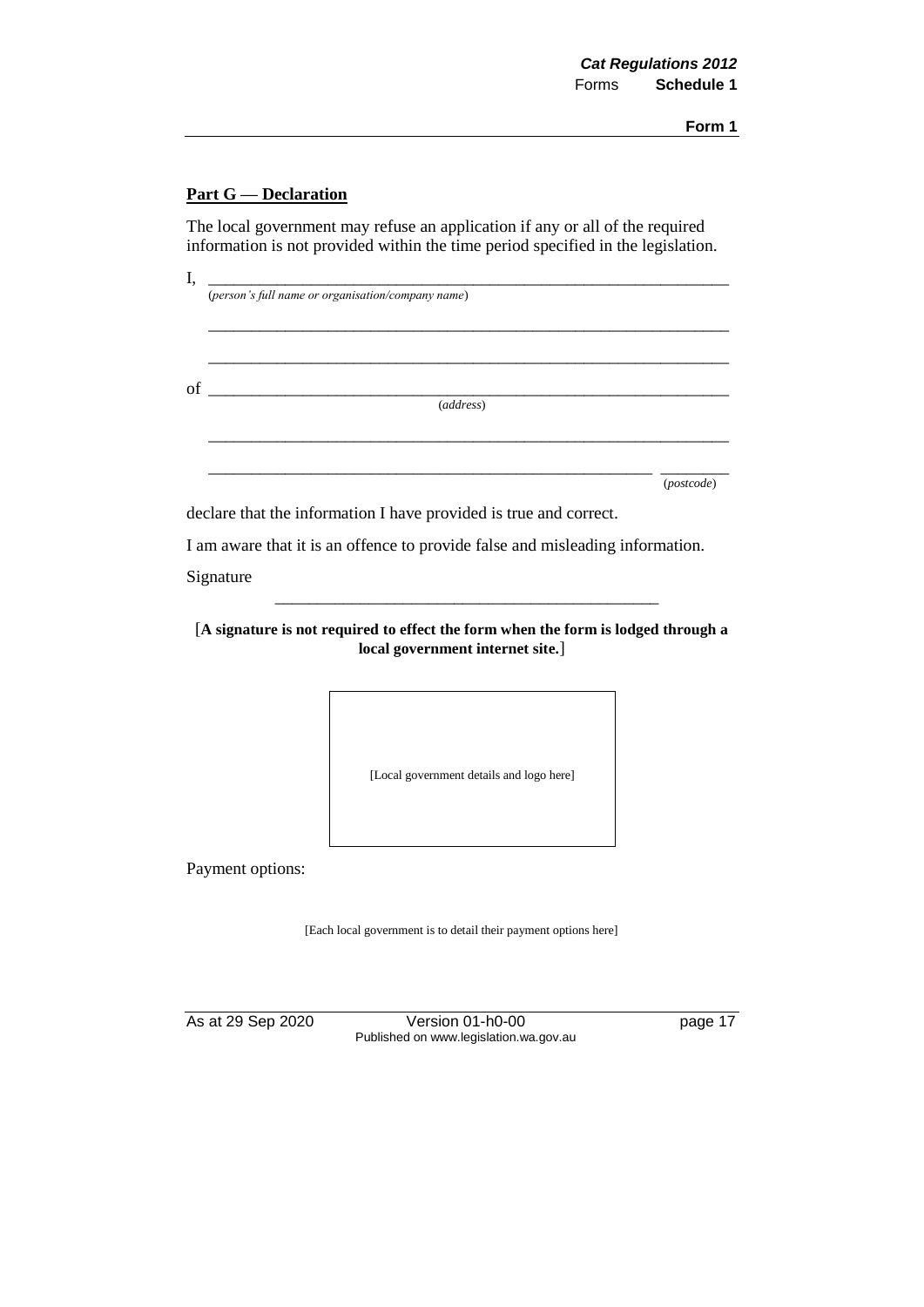| <b>Cat Regulations 2012</b> |       |
|-----------------------------|-------|
| <b>Schedule 1</b>           | Forms |

Further details required by local government

\_\_\_\_\_\_\_\_\_\_\_\_\_\_\_\_\_\_\_\_\_\_\_\_\_\_\_\_\_\_\_\_\_\_\_\_\_\_\_\_\_\_

\_\_\_\_\_\_\_\_\_\_\_\_\_\_\_\_\_\_\_\_\_\_\_\_\_\_\_\_\_\_\_\_\_\_\_\_\_\_\_\_\_\_

\_\_\_\_\_\_\_\_\_\_\_\_\_\_\_\_\_\_\_\_\_\_\_\_\_\_\_\_\_\_\_\_\_\_\_\_\_\_\_\_\_\_

\_\_\_\_\_\_\_\_\_\_\_\_\_\_\_\_\_\_\_\_\_\_\_\_\_\_\_\_\_\_\_\_\_\_\_\_\_\_\_\_\_\_

\_\_\_\_\_\_\_\_\_\_\_\_\_\_\_\_\_\_\_\_\_\_\_\_\_\_\_\_\_\_\_\_\_\_\_\_\_\_\_\_\_\_

## **Part H — Local government use only**

Registration approved  $(\checkmark)$ :  $\Box$ 

• Assigned registration number \_\_\_\_\_\_\_\_\_\_\_\_\_\_\_

Approved breeder  $(\checkmark)$ :  $\Box$ 

• Conditions of approval

*[Form 1 amended: Gazette 20 Aug 2013 p. 3850.]*

\_\_\_\_\_\_\_\_\_\_\_\_\_\_\_\_\_\_\_\_\_\_\_\_\_\_\_\_\_\_\_\_\_\_\_\_\_\_\_\_\_\_

\_\_\_\_\_\_\_\_\_\_\_\_\_\_\_\_\_\_\_\_\_\_\_\_\_\_\_\_\_\_\_\_\_\_\_\_\_\_\_\_\_\_

\_\_\_\_\_\_\_\_\_\_\_\_\_\_\_\_\_\_\_\_\_\_\_\_\_\_\_\_\_\_\_\_\_\_\_\_\_\_\_\_\_\_

page 18 Version 01-h0-00 As at 29 Sep 2020 Published on www.legislation.wa.gov.au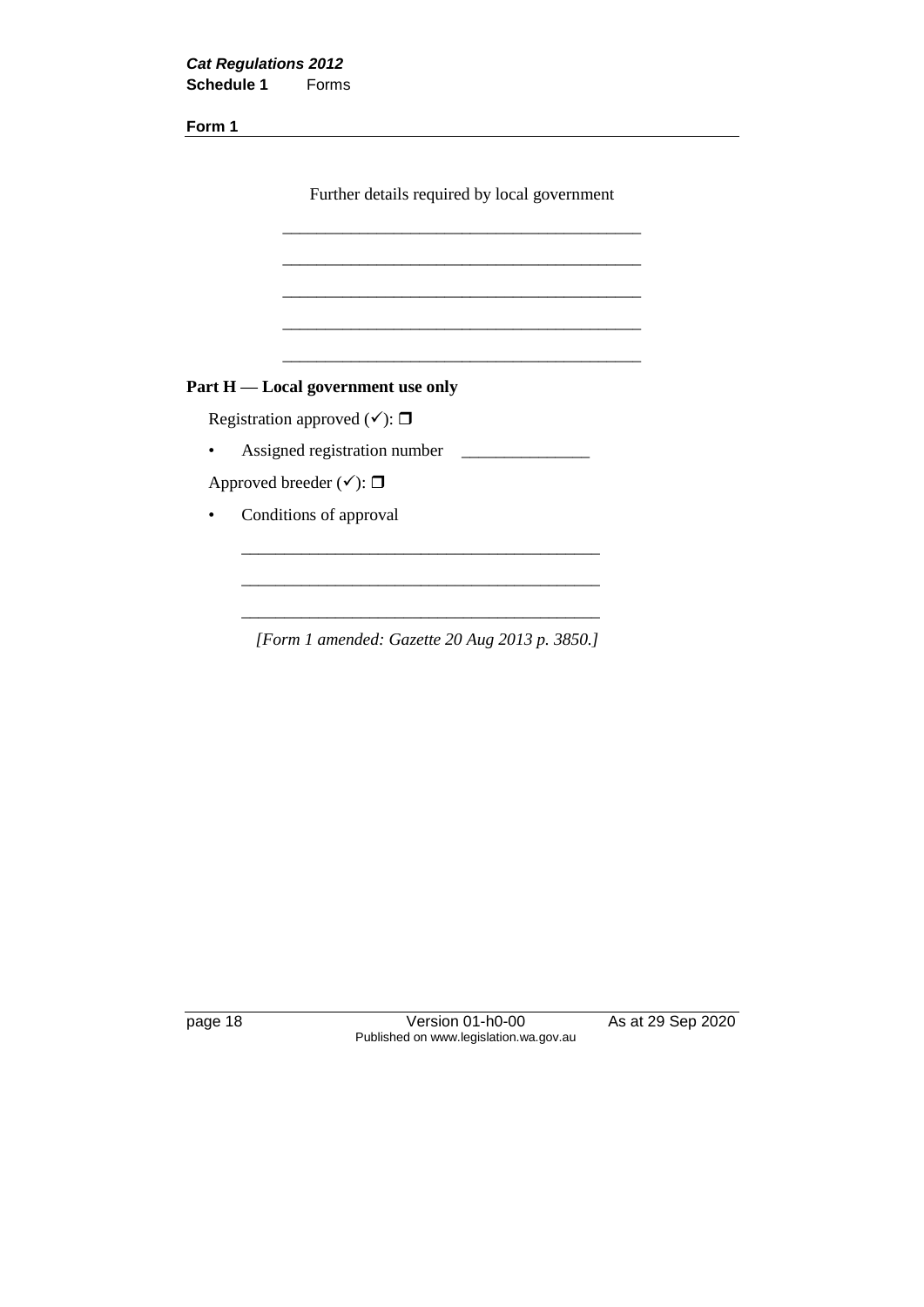|                                      | Form 2 — Certificate of registration                                                                                              |         |
|--------------------------------------|-----------------------------------------------------------------------------------------------------------------------------------|---------|
|                                      | Cat Act 2011 s. 11(1)                                                                                                             | [r. 14] |
| This is to certify that $-$          |                                                                                                                                   |         |
| Name of cat                          |                                                                                                                                   |         |
| Description of cat                   | (gender, age, sterilisation status, breed (if known), colour)                                                                     |         |
|                                      |                                                                                                                                   |         |
| Has been registered by $-$           |                                                                                                                                   |         |
| Name                                 | (person's full name or organisation/company name)                                                                                 |         |
| <b>Street Address</b>                |                                                                                                                                   |         |
| Suburb/Town                          | Postcode<br><u> 1989 - Johann Harry Harry Harry Harry Harry Harry Harry Harry Harry Harry Harry Harry Harry Harry Harry Harry</u> |         |
| By (insert name of local government) |                                                                                                                                   |         |
|                                      |                                                                                                                                   |         |
|                                      |                                                                                                                                   |         |
| Registration number of cat           | <u> 1980 - John Stein, Amerikaansk politiker (</u> † 1920)                                                                        |         |
|                                      | This registration expires on $\frac{\ }{\ }$                                                                                      |         |

As at 29 Sep 2020 Version 01-h0-00 page 19 Published on www.legislation.wa.gov.au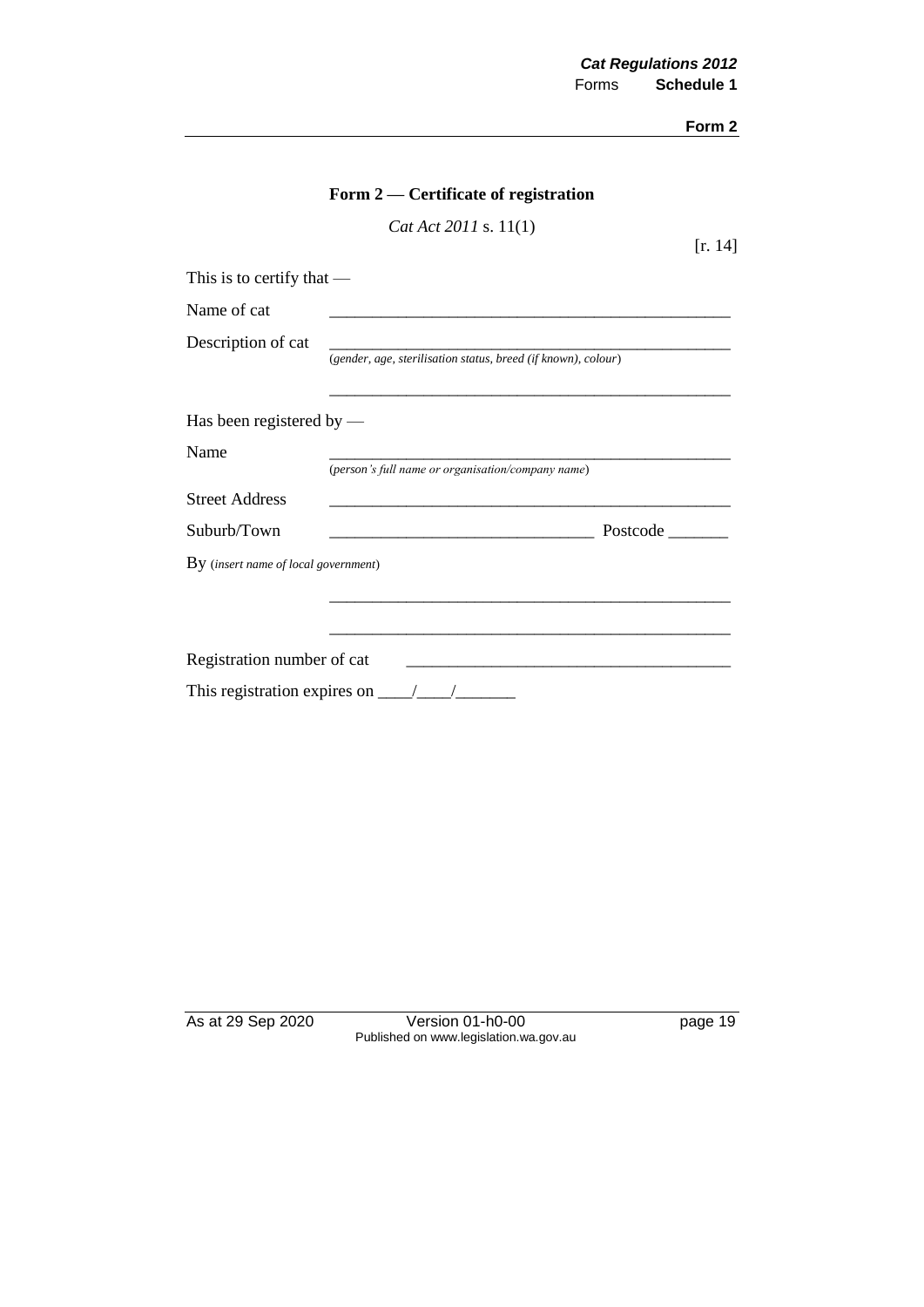#### **Form 3 — Cat control notice**

*Cat Act 2011* s. 26(2)

[r. 20]

THIS IS A NOTICE to advise and inform and is NOT an infringement notice. *At this stage there are no associated penalties or fines. Any further, similar incidents may result in an infringement notice and other enforcement measures with associated penalties and fines.*

 $To -$ 

| Name                       |                                                                                                                       |
|----------------------------|-----------------------------------------------------------------------------------------------------------------------|
|                            | (person's full name or organisation/company name)                                                                     |
|                            |                                                                                                                       |
|                            |                                                                                                                       |
|                            |                                                                                                                       |
| Suburb/Town                |                                                                                                                       |
|                            |                                                                                                                       |
| (state relevant provision) | Cat Act 2011 s. $\frac{1}{\sqrt{2\pi}}$<br>(description of offence)                                                   |
|                            | <u> 1989 - Johann Barn, amerikan bernama di sebagai bernama di sebagai bernama di sebagai bernama di sebagai bern</u> |
|                            |                                                                                                                       |
|                            | Cat Regulations 2012 r. _____ ______ (description of offence)                                                         |
|                            |                                                                                                                       |
|                            |                                                                                                                       |
|                            |                                                                                                                       |
|                            | Location of cat/sighting of cat/premises where cat confined —                                                         |
| <b>Street Address</b>      |                                                                                                                       |
| Suburb/Town                |                                                                                                                       |

page 20 Version 01-h0-00 As at 29 Sep 2020 Published on www.legislation.wa.gov.au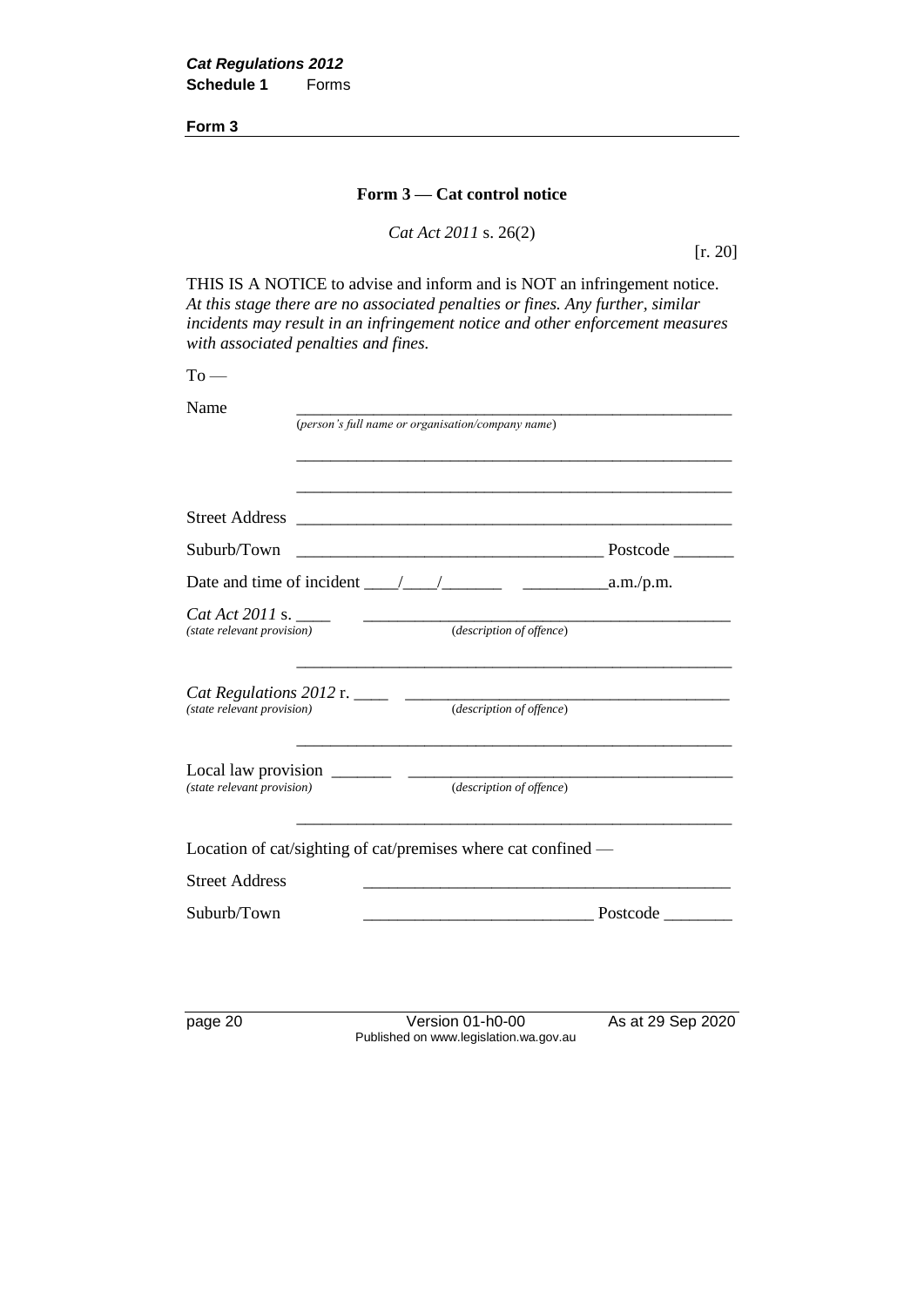Description of cat — (*distinguishing features, collar, tag, breed, gender*)

|  | <b>ACTION TO BE TAKEN</b> |
|--|---------------------------|
|--|---------------------------|

\_\_\_\_\_\_\_\_\_\_\_\_\_\_\_\_\_\_\_\_\_\_\_\_\_\_\_\_\_\_\_\_\_\_\_\_\_\_\_\_\_\_\_\_\_\_\_\_\_\_\_\_\_\_\_\_\_\_\_\_\_\_\_\_

\_\_\_\_\_\_\_\_\_\_\_\_\_\_\_\_\_\_\_\_\_\_\_\_\_\_\_\_\_\_\_\_\_\_\_\_\_\_\_\_\_\_\_\_\_\_\_\_\_\_\_\_\_\_\_\_\_\_\_\_\_\_\_\_

\_\_\_\_\_\_\_\_\_\_\_\_\_\_\_\_\_\_\_\_\_\_\_\_\_\_\_\_\_\_\_\_\_\_\_\_\_\_\_\_\_\_\_\_\_\_\_\_\_\_\_\_\_\_\_\_\_\_\_\_\_\_\_\_

\_\_\_\_\_\_\_\_\_\_\_\_\_\_\_\_\_\_\_\_\_\_\_\_\_\_\_\_\_\_\_\_\_\_\_\_\_\_\_\_\_\_\_\_\_\_\_\_\_\_\_\_\_\_\_\_\_\_\_\_\_\_\_\_

\_\_\_\_\_\_\_\_\_\_\_\_\_\_\_\_\_\_\_\_\_\_\_\_\_\_\_\_\_\_\_\_\_\_\_\_\_\_\_\_\_\_\_\_\_\_\_\_\_\_\_

\_\_\_\_\_\_\_\_\_\_\_\_\_\_\_\_\_\_\_\_\_\_\_\_\_\_\_\_\_\_\_\_\_\_\_\_\_\_\_\_\_\_\_\_\_\_\_\_\_\_\_

Time to complete the action

(*if more time is needed contact the local government*)

\_\_\_\_\_\_\_\_\_\_\_\_\_\_\_\_\_\_\_\_\_\_\_\_\_\_\_\_\_\_\_\_\_\_\_\_\_\_\_\_\_\_\_

Local government details \_\_\_\_\_\_\_\_\_\_\_\_\_\_\_\_\_\_\_\_\_\_\_\_\_\_\_\_\_\_\_\_\_\_\_\_\_\_\_\_\_\_\_

Authorised person

(*name*)

\_\_\_\_\_\_\_\_\_\_\_\_\_\_\_\_\_\_\_\_\_\_\_\_\_\_\_\_\_\_\_\_\_\_\_\_\_\_\_\_\_\_\_ (*signature*)

As at 29 Sep 2020 Version 01-h0-00 page 21 Published on www.legislation.wa.gov.au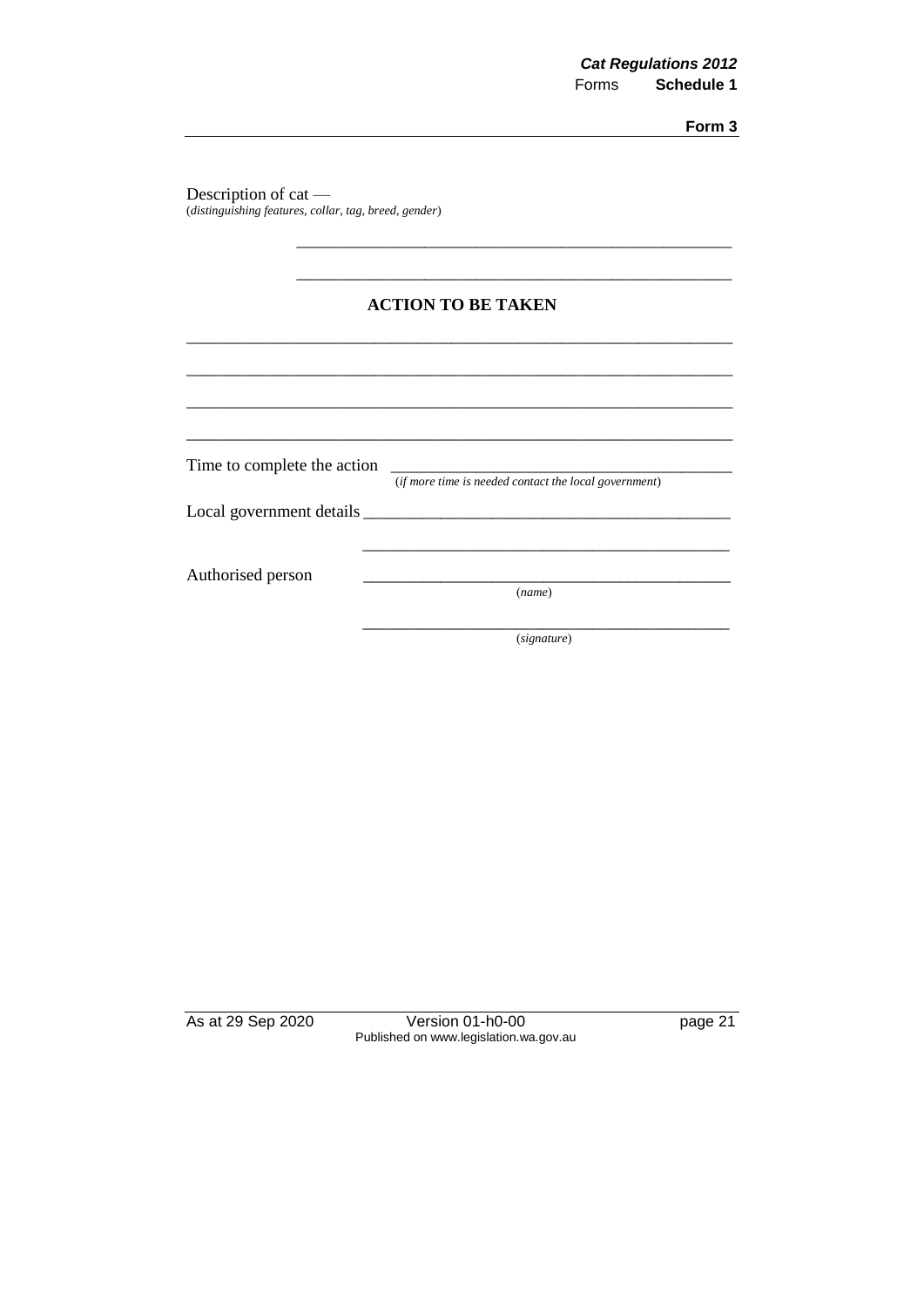|                                                                   | Form 4 — Certificate of approved cat breeder                           |         |
|-------------------------------------------------------------------|------------------------------------------------------------------------|---------|
|                                                                   | Cat Act 2011 s. 39(1)                                                  | [r. 25] |
| This is to certify that $-$                                       |                                                                        |         |
| Name                                                              |                                                                        |         |
|                                                                   | (person's full name or organisation/company name)                      |         |
| <b>Street Address</b>                                             | <u> 1989 - Johann Stoff, amerikansk politiker (* 1908)</u>             |         |
| Suburb/Town                                                       |                                                                        |         |
| Who is a member of                                                | $(insert name of any prescribed organisation(s))$                      |         |
|                                                                   | has been granted an approval to breed cats at the following location — |         |
| <b>Street Address</b>                                             |                                                                        |         |
| Suburb/Town                                                       |                                                                        |         |
| By (insert name of local government)                              |                                                                        |         |
| (insert conditions, if any)                                       | This certificate is given subject to the following conditions          |         |
| This certificate is valid until $\frac{1}{\sqrt{1-\frac{1}{2}}}\$ |                                                                        |         |
|                                                                   |                                                                        |         |

page 22 Version 01-h0-00 As at 29 Sep 2020 Published on www.legislation.wa.gov.au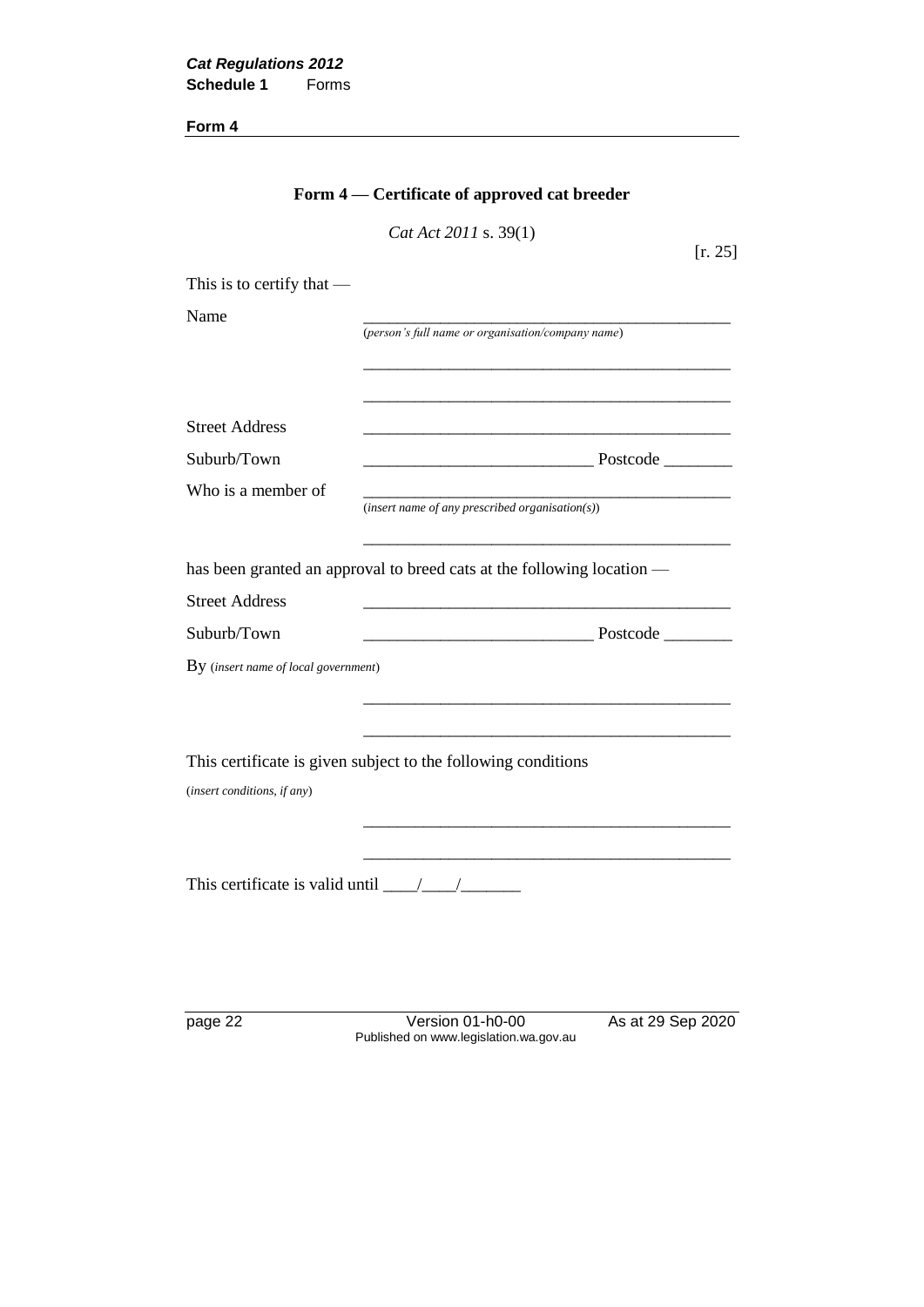|  | Form 5 – Warrant to enter, search and seize |  |  |  |  |
|--|---------------------------------------------|--|--|--|--|
|--|---------------------------------------------|--|--|--|--|

*Cat Act 2011* s. 58

[r. 26]

| THIS IS A WARRANT authorising an authorised person under the Cat |  |
|------------------------------------------------------------------|--|
| Act 2011 to enter and search —                                   |  |

| Place |                                                                                                                                                                          |  |
|-------|--------------------------------------------------------------------------------------------------------------------------------------------------------------------------|--|
| Date  |                                                                                                                                                                          |  |
|       | (this can include a period of time)                                                                                                                                      |  |
| Time  | (specific hours or at any time)                                                                                                                                          |  |
|       | and to seize $-$                                                                                                                                                         |  |
|       | any cats                                                                                                                                                                 |  |
|       | any of the following types of cat —                                                                                                                                      |  |
|       |                                                                                                                                                                          |  |
|       |                                                                                                                                                                          |  |
|       | any cats in the following circumstances —                                                                                                                                |  |
|       |                                                                                                                                                                          |  |
|       |                                                                                                                                                                          |  |
|       | any items that may afford evidence of the commission of an offence<br>under the Cat Act 2011.                                                                            |  |
|       | THIS WARRANT CEASES to have effect -                                                                                                                                     |  |
| Date  | <u> 1980 - Jan James Barnett, mars et al. (</u>                                                                                                                          |  |
|       |                                                                                                                                                                          |  |
|       | I, a justice of the peace, am satisfied, by an application supported by evidence<br>on oath, that -                                                                      |  |
|       | there are reasonable grounds for suspecting that there is, at the place<br>something that may afford evidence of the commission of an offence<br>under the Cat Act 2011; |  |
|       |                                                                                                                                                                          |  |

As at 29 Sep 2020 Version 01-h0-00 page 23

Published on www.legislation.wa.gov.au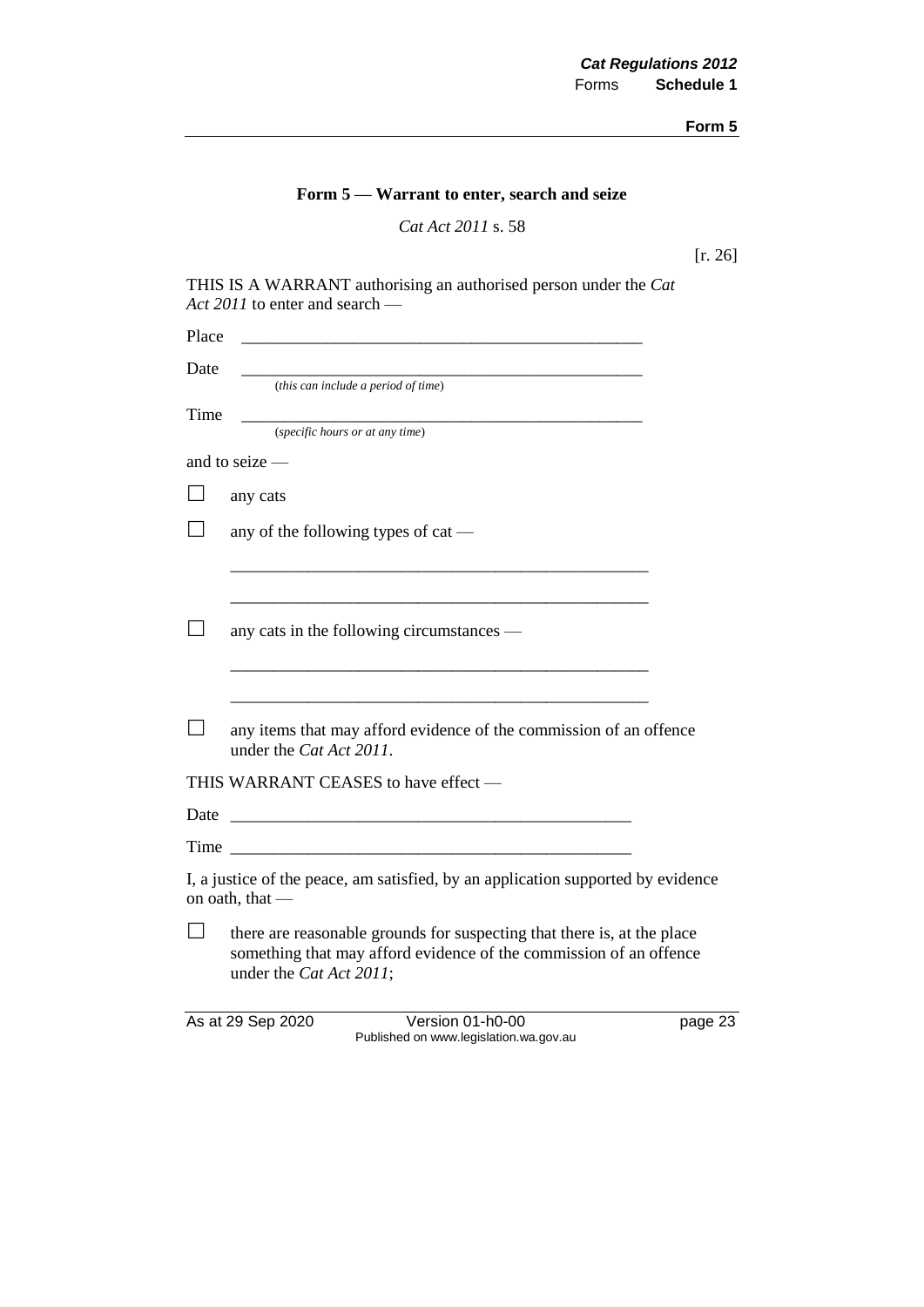OR

 $\Box$  entry onto the place is reasonably required to investigate a suspected offence against the *Cat Act 2011*;

OR

 $\Box$  there are reasonable grounds for suspecting that an offence under the *Cat Act 2011* is likely to be committed in respect of the cat if it is not seized.

I authorise \_\_\_\_\_\_\_\_\_\_\_\_\_\_\_\_\_\_\_\_\_\_\_\_\_\_, an authorised person under Part 4 Division 3 of the *Cat Act 2011*, to exercise the entry, search and seizure powers set out in that Act in relation to the premises set out in this warrant, with such assistance, and using such force, as is reasonably necessary during the time referred to in this warrant.

Signed \_

(*Justice of the Peace*)

Dated

*[Form 5 inserted: Gazette 11 Mar 2016 p. 687-8.]*

page 24 Version 01-h0-00 As at 29 Sep 2020 Published on www.legislation.wa.gov.au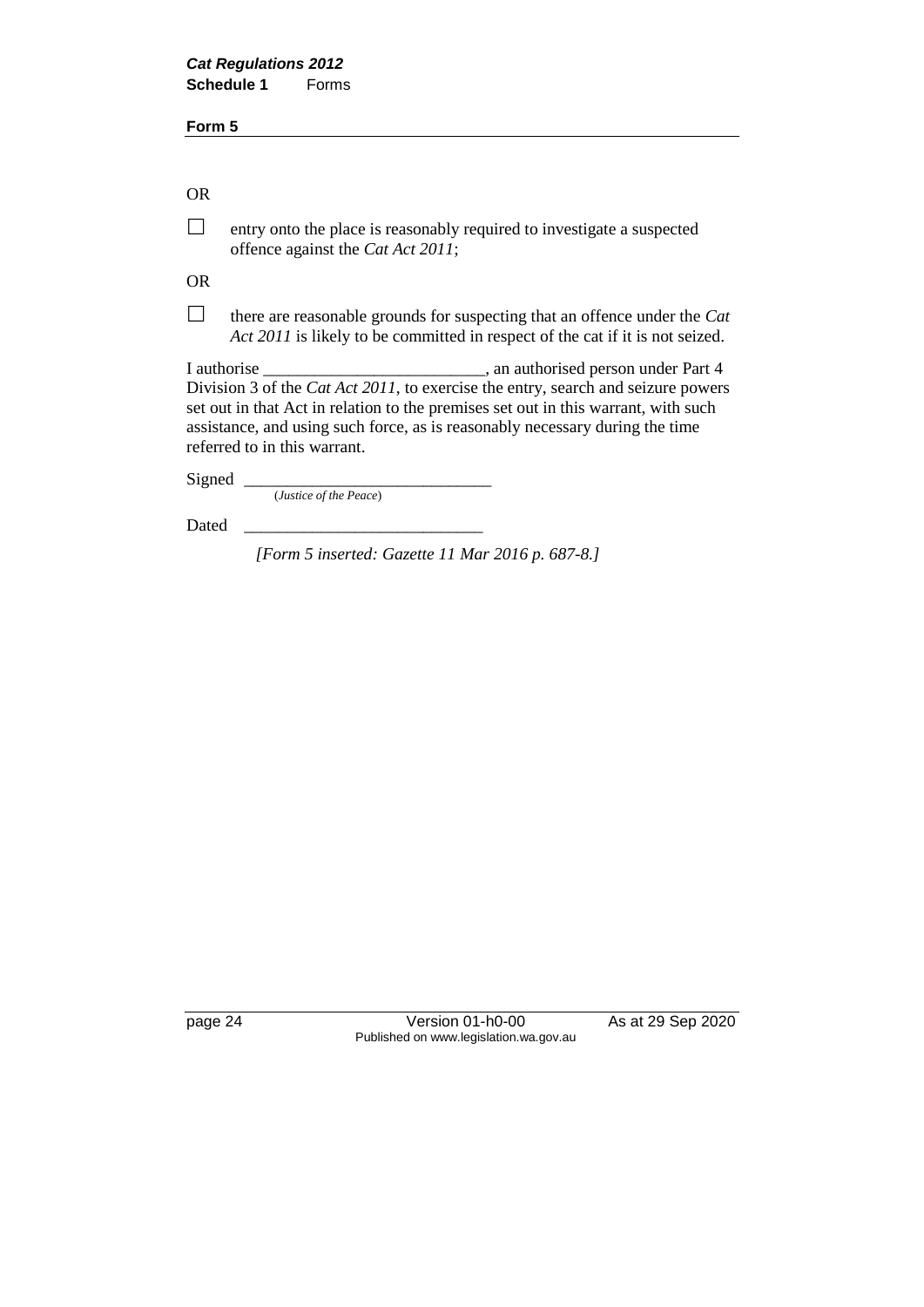|  |  |  | Form 6 — Infringement notice |
|--|--|--|------------------------------|
|--|--|--|------------------------------|

| Cat Act 2011               |                           | Infringement |
|----------------------------|---------------------------|--------------|
| <b>Infringement notice</b> |                           | notice no.   |
| <b>Alleged</b>             | Name<br>Family name       |              |
| offender                   | Given names               |              |
|                            | Company name<br><b>or</b> |              |
|                            |                           | <b>ACN</b>   |
|                            | Address                   |              |
|                            |                           | Postcode     |
| <b>Alleged offence</b>     | Description of offence    |              |
|                            |                           |              |
|                            | Cat Act 2011 s.           |              |
|                            | or                        |              |
|                            | Cat Regulations 2012 r.   |              |
|                            | or                        |              |
|                            | Local Law provision       |              |
|                            | Time<br>/20<br>Date       | a.m./p.m.    |
|                            | Modified penalty \$       |              |
| <b>Officer issuing</b>     | Name                      |              |
| notice                     | Signature                 |              |
|                            | Office                    |              |
| <b>Date</b>                | Date of notice<br>/20     |              |

As at 29 Sep 2020 Version 01-h0-00 page 25 Published on www.legislation.wa.gov.au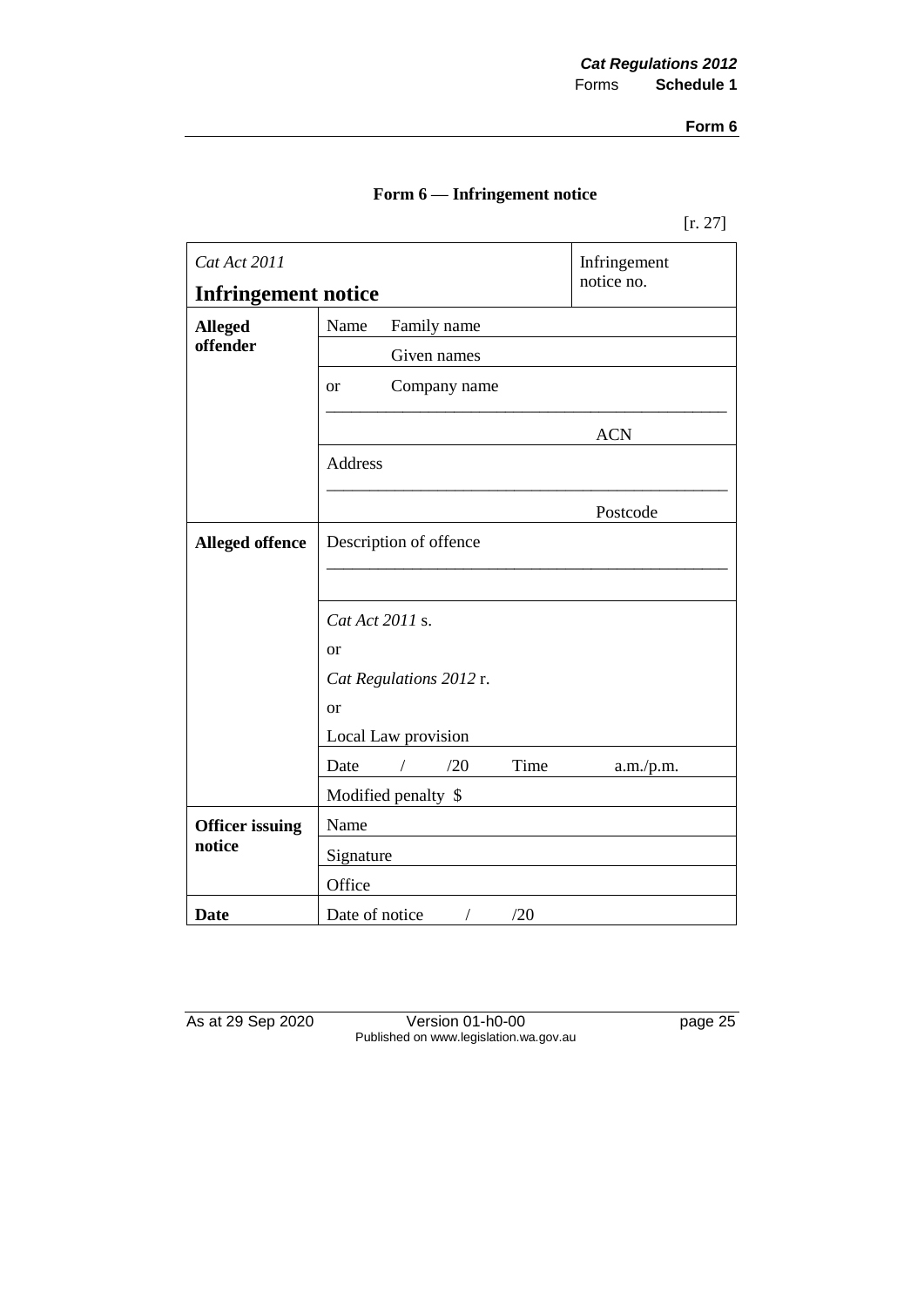| <b>Notice to</b><br>alleged<br>offender | It is alleged that you have committed the above offence.<br>If you do not want to be prosecuted in court for the<br>offence, pay the modified penalty within 28 days after the<br>date of this notice.                                                                                                                                                                                                                                                                                                                                                                                                                                                                                       |
|-----------------------------------------|----------------------------------------------------------------------------------------------------------------------------------------------------------------------------------------------------------------------------------------------------------------------------------------------------------------------------------------------------------------------------------------------------------------------------------------------------------------------------------------------------------------------------------------------------------------------------------------------------------------------------------------------------------------------------------------------|
|                                         | If you do not pay the modified penalty within 28 days,<br>you may be prosecuted or enforcement action may be<br>taken under the Fines, Penalties and Infringement Notices<br>Enforcement Act 1994. Under that Act, some or all of the<br>following action may be taken — your driver's licence<br>may be suspended, your vehicle licence may be suspended<br>or cancelled, you may be disqualified from holding or<br>obtaining a driver's licence or vehicle licence, your<br>vehicle may be immobilised or have its number plates<br>removed, your details may be published on a website,<br>your earnings or bank accounts may be garnished, and<br>your property may be seized and sold. |
|                                         | If you need more time to pay the modified penalty, you<br>can apply for an extension of time by writing to the<br>Approved Officer at the above postal address.                                                                                                                                                                                                                                                                                                                                                                                                                                                                                                                              |
|                                         | If you want this matter to be dealt with by prosecution<br>in court, sign here $-$                                                                                                                                                                                                                                                                                                                                                                                                                                                                                                                                                                                                           |
|                                         | and post this notice to the CEO [relevant local]<br><i>government and address]</i> within 28 days after the date of<br>this notice.                                                                                                                                                                                                                                                                                                                                                                                                                                                                                                                                                          |

*[Form 6 amended: Gazette 20 Aug 2013 p. 3850; SL 2020/99 r. 6; SL 2020/169 r. 6.]*

page 26 Version 01-h0-00 As at 29 Sep 2020 Published on www.legislation.wa.gov.au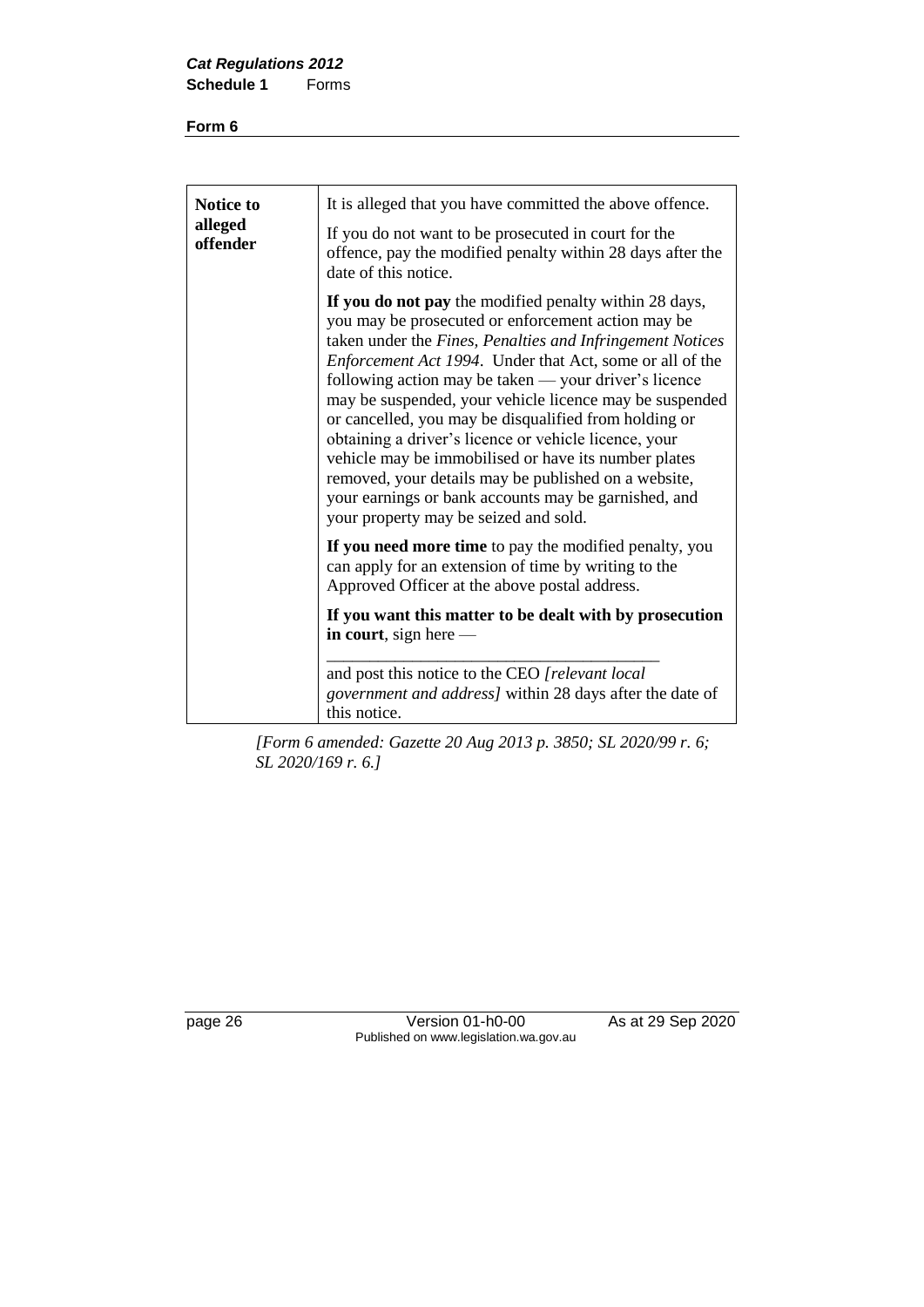[r. 28]

| Cat Act 2011           |                                    | Withdrawal no. |
|------------------------|------------------------------------|----------------|
|                        | Withdrawal of infringement notice  |                |
| <b>Alleged</b>         | Name<br>Family name                |                |
| offender               | Given names                        |                |
|                        | Company name<br><sub>or</sub>      |                |
|                        |                                    | <b>ACN</b>     |
|                        | Address                            |                |
|                        |                                    | Postcode       |
| <b>Infringement</b>    | Infringement notice no.            |                |
| notice                 | Date of issue<br>/20<br>$\sqrt{2}$ |                |
| <b>Alleged offence</b> | Description of offence             |                |
|                        |                                    |                |
|                        | Cat Act 2011 s.                    |                |
|                        | <sub>or</sub>                      |                |
|                        | Cat Regulations 2012 r.            |                |
|                        | or                                 |                |
|                        | Local Law provision                |                |
|                        | /20<br>Time<br>Date                | a.m./p.m.      |
| <b>CEO</b>             | Name                               |                |
| withdrawing<br>notice  | Signature                          |                |
|                        | [Relevant local government]        |                |
| Date                   | Date of withdrawal                 | /20            |

As at 29 Sep 2020 Version 01-h0-00 page 27 Published on www.legislation.wa.gov.au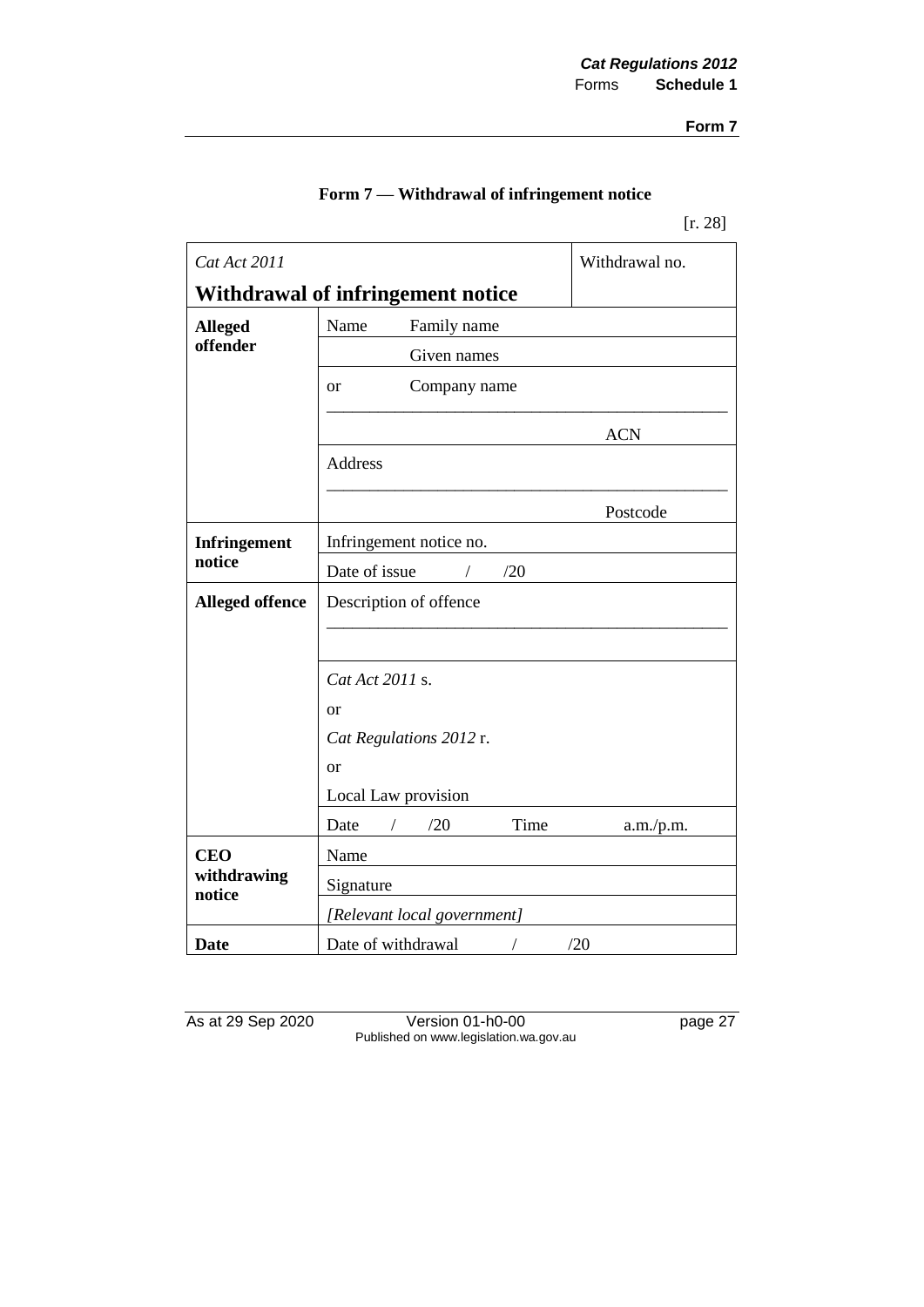| Withdrawal of<br>infringement<br>notice | The above infringement notice issued against you has<br>been withdrawn.<br>If you have already paid the modified penalty for the        |
|-----------------------------------------|-----------------------------------------------------------------------------------------------------------------------------------------|
| [*delete<br>whichever                   | alleged offence you are entitled to a refund.<br>∗<br>Your refund is enclosed.                                                          |
| is not applicable]                      | <b>or</b>                                                                                                                               |
|                                         | ∗<br>If you have paid the modified penalty but a refund is<br>not enclosed, to claim your refund sign this notice and<br>post it to $-$ |
|                                         | $CEO$ [Relevant local government] — Cat Act 2011                                                                                        |
|                                         | [Relevant local government and address]                                                                                                 |
|                                         | Signature<br>20                                                                                                                         |

page 28 Version 01-h0-00 As at 29 Sep 2020 Published on www.legislation.wa.gov.au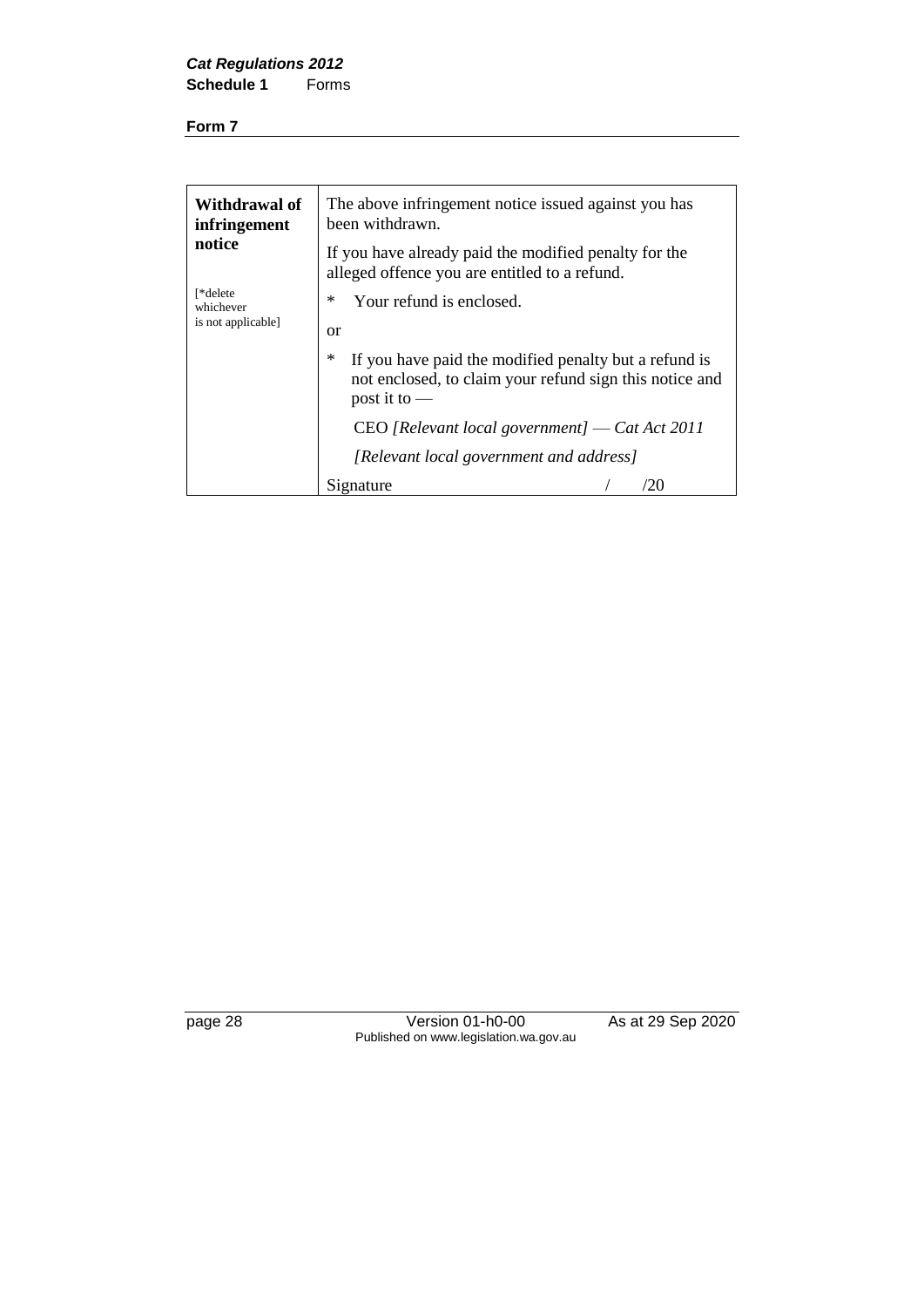|                                         | Form $8$ — Objection                                                                                                                                                  |
|-----------------------------------------|-----------------------------------------------------------------------------------------------------------------------------------------------------------------------|
|                                         | Cat Act 2011 s. 69                                                                                                                                                    |
| To the CEO (Relevant local government): | [r. 29]                                                                                                                                                               |
|                                         |                                                                                                                                                                       |
|                                         |                                                                                                                                                                       |
|                                         |                                                                                                                                                                       |
|                                         | (data)                                                                                                                                                                |
|                                         |                                                                                                                                                                       |
|                                         |                                                                                                                                                                       |
|                                         |                                                                                                                                                                       |
|                                         |                                                                                                                                                                       |
|                                         | In support of my objection I attach the following information (list attachments) -                                                                                    |
|                                         | Dated the $\_\_\_\_$ day of $\_\_\_\_\_\_\_$ and $\_$ 20                                                                                                              |
| (signature of person objecting)         |                                                                                                                                                                       |
| Contact phone no.                       |                                                                                                                                                                       |
| Note:                                   | Section $69(2)$ of the Act requires an objection to be made within 28 days after the right to<br>object arose or such further time as the local government may allow. |

As at 29 Sep 2020 Version 01-h0-00 page 29 Published on www.legislation.wa.gov.au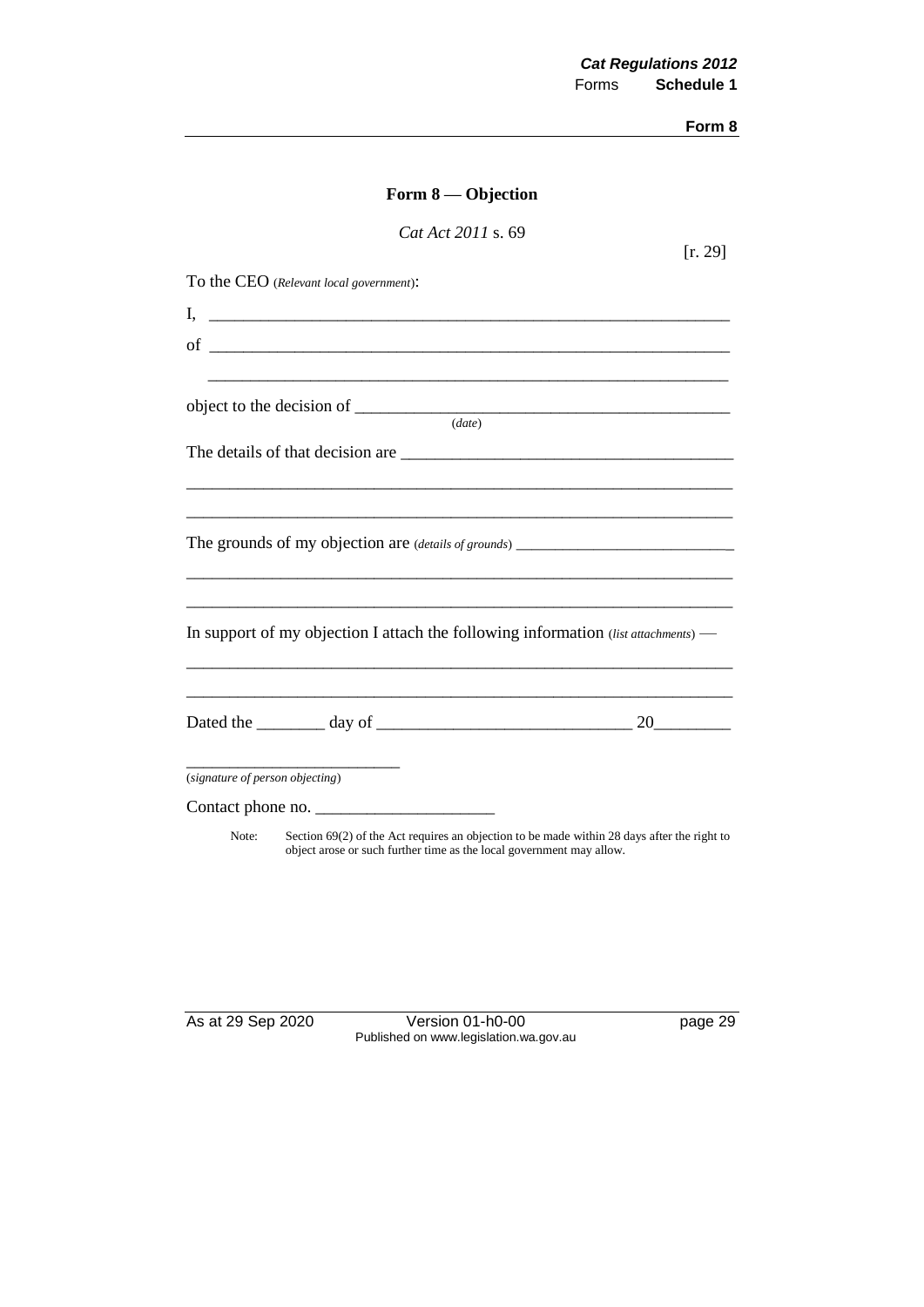## **Schedule 2 — Modified penalties**

[r. 30]

| <b>Item</b> | <b>Section</b> | <b>Matter to which section relates</b>                                                        | <b>Penalty</b> |
|-------------|----------------|-----------------------------------------------------------------------------------------------|----------------|
| 1.          | 5(1)           | Unregistered cat                                                                              | \$200          |
| 2.          | 6(1)           | Failure to ensure cat is wearing its<br>registration tag in public                            | \$200          |
| 3.          | 7              | Removing, or interfering with, a cat's<br>registration tag                                    | \$200          |
| 4.          | 14(1)          | Failure to ensure cat is microchipped                                                         | \$200          |
| 5.          | 17             | Removing, or interfering with, a cat's<br>microchip                                           | \$200          |
| 6.          | 18(1)          | Failure to ensure cat is sterilised                                                           | \$200          |
| 7.          | 19             | Identifying a cat as sterilised that is not                                                   | \$200          |
| 8.          | 23(1)          | Transfer of a cat that is not microchipped<br>(and is not exempt)                             | \$200          |
| 9.          | 23(2)          | Transfer of a cat that is not sterilised (and<br>is not exempt)                               | \$200          |
| 10.         | 24             | Failure to notify local government or<br>microchip database company of a new<br>owner         | \$200          |
| 11.         | 25             | Failure to notify local government or<br>microchip database company of a change<br>of details | \$200          |
| 12.         | 35(1)          | Breeding cats, not being an approved cat<br>breeder                                           | \$200          |
| 13.         | 41             | Cats not to be offered as prizes                                                              | \$200          |
| 14.         | 50(2)          | Refusal by alleged offender to give<br>information on request                                 | \$200          |

page 30 Version 01-h0-00 As at 29 Sep 2020 Published on www.legislation.wa.gov.au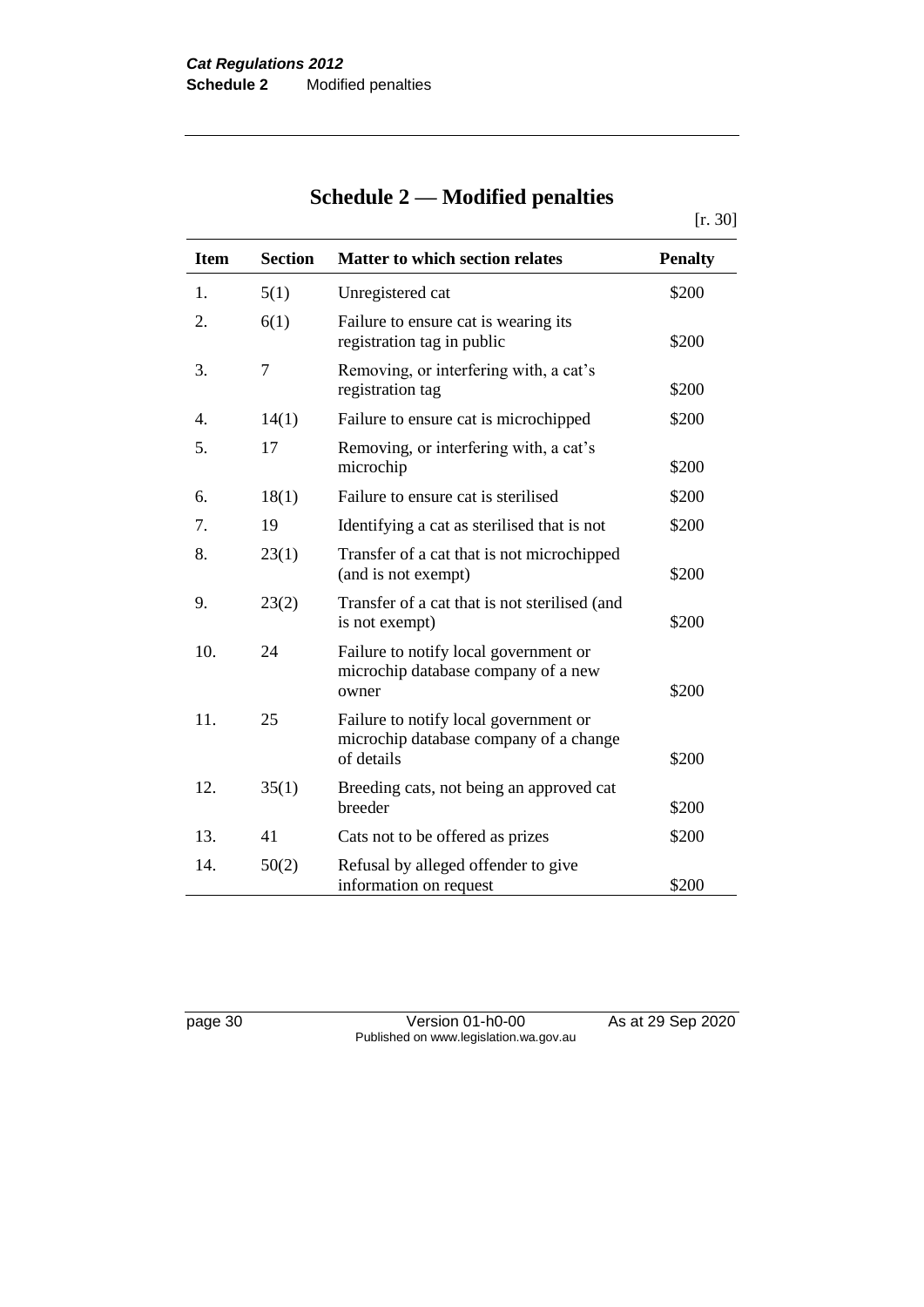**cl. 1**

#### **Schedule 3 — Fees**

[r. 11 and 21]

*[Heading inserted: Gazette 23 Aug 2013 p. 4006.]*

#### **1. Fees payable**

(1) In this clause —

*pensioner* means an eligible pensioner as defined in the *Rates and Charges (Rebates and Deferments) Act 1992* section 3(1).

- (2) The fees specified in the Table are payable for the matters set out in the Table.
- (3) Despite subclause (2), if the owner of a cat is a pensioner, the fee payable for an application for the grant or renewal of the registration of the cat is 50% of the fee that would otherwise be payable under subclause (2).
- (4) A local government may reduce or waive a fee payable under subclause (2) or (3) in respect of any individual cat or any class of cats within its district.

| <b>Item</b>           | <b>Description of fee</b>                                                                                             | Fee                |
|-----------------------|-----------------------------------------------------------------------------------------------------------------------|--------------------|
| 1.                    | Fee for application for grant or renewal of the<br>registration of a cat for one year —                               |                    |
|                       | if application is for grant of registration and is<br>(a)<br>made after 31 May for registration until the next<br>(b) | \$10.00<br>\$20.00 |
| $\mathcal{D}_{\cdot}$ | Fee for application for grant or renewal of the                                                                       | \$42.50            |
| 3.                    | Fee for application for grant or renewal of the                                                                       | \$100.00           |

As at 29 Sep 2020 Version 01-h0-00 page 31 Published on www.legislation.wa.gov.au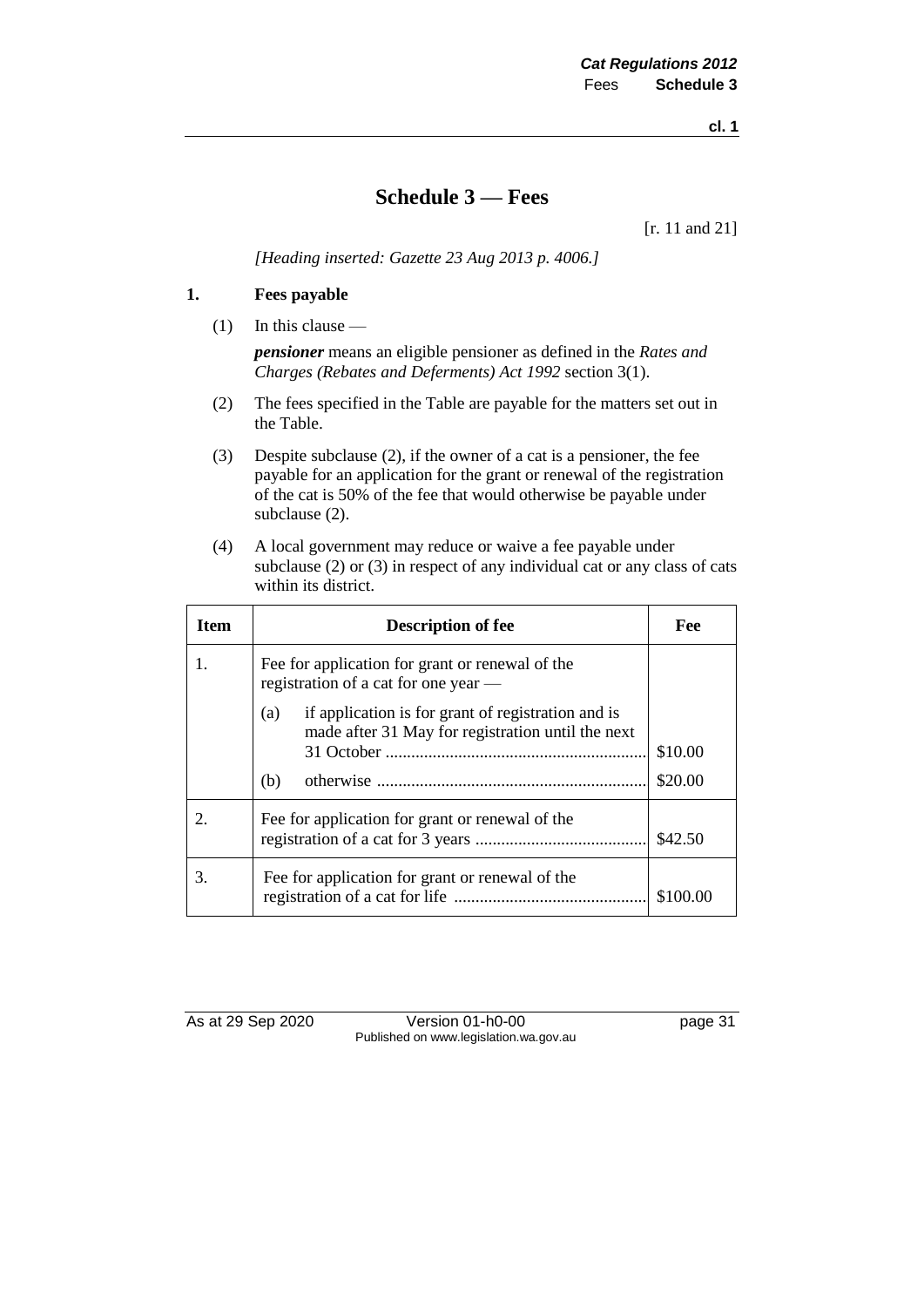*Cat Regulations 2012* **Schedule 3** Fees

**cl. 1**

| <b>Item</b> | <b>Description of fee</b>                                             | Fee                                                    |
|-------------|-----------------------------------------------------------------------|--------------------------------------------------------|
|             | Fee for application for grant or renewal of approval to<br>breed cats | \$100.00<br>per<br>breeding<br>cat (male<br>or female) |

*[Schedule 3 inserted: Gazette 23 Aug 2013 p. 4006-7; amended: Gazette 20 May 2014 p. 1608.]*

page 32 Version 01-h0-00 As at 29 Sep 2020 Published on www.legislation.wa.gov.au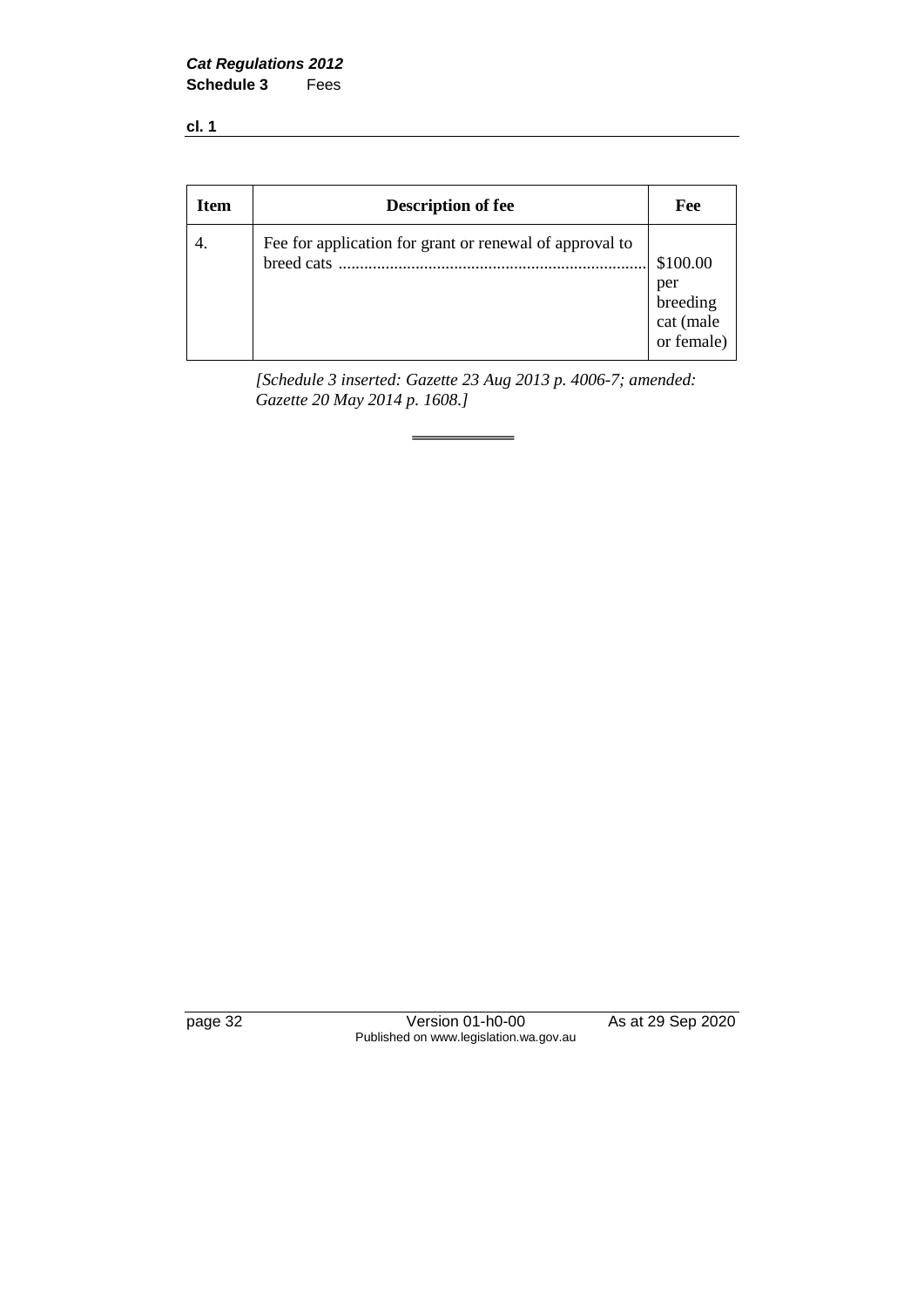## **Notes**

This is a compilation of the *Cat Regulations 2012* and includes amendments made by other written laws. For provisions that have come into operation, and for information about any reprints, see the compilation table.

**Compilation table**

| <b>Citation</b>                                                                                   | <b>Published</b>          | <b>Commencement</b>                                                                                                                                                                                                                                                         |  |
|---------------------------------------------------------------------------------------------------|---------------------------|-----------------------------------------------------------------------------------------------------------------------------------------------------------------------------------------------------------------------------------------------------------------------------|--|
| Cat Regulations 2012                                                                              | 16 Nov 2012<br>p. 5537-69 | r. 1 and 2: 16 Nov 2012<br>(see r. $2(a)$ );<br>Regulations other than $r. 1, 2, 7$ ,<br>9, 10, 19, 20 and 26: 17 Nov<br>2012 (see r. 2(b));<br>r. 7: 8 Dec 2012 (see r. 2(c) and<br>Gazette 7 Dec 2012 p. 5963-4);<br>r. 9, 10, 19, 20 and 26:<br>1 Nov 2013 (see r. 2(d)) |  |
| Cat Amendment Regulations 2013                                                                    | 20 Aug 2013<br>p. 3850    | r. 1 and 2: 20 Aug 2013<br>(see r. $2(a)$ );<br>Regulations other than r. 1 and 2:<br>21 Aug 2013 (see r. 2(b) and<br>Gazette 20 Aug 2013 p. 3815)                                                                                                                          |  |
| <b>Cat Amendment Regulations</b><br>(No. 2) 2013                                                  | 23 Aug 2013<br>p. 4004-7  | r. 1 and 2: 23 Aug 2013<br>(see r. $2(a)$ );<br>Regulations other than r. 1, 2<br>and 5: 24 Aug 2013 (see r. 2(c));<br>r. 5: 1 Nov 2013 (see r. 2(b) and<br>Gazette 16 Nov 2012 p. 5541)                                                                                    |  |
| Cat Amendment Regulations 2014                                                                    | 20 May 2014<br>p. 1606-8  | r. 1 and 2: 20 May 2014<br>(see r. $2(a)$ );<br>Regulations other than r. 1 and 2:<br>21 May 2014 (see r. 2(b))                                                                                                                                                             |  |
| <b>Reprint 1: The Cat Regulations 2012 as at 4 Dec 2015</b> (includes amendments listed<br>above) |                           |                                                                                                                                                                                                                                                                             |  |
| Cat Amendment Regulations 2016                                                                    | 11 Mar 2016<br>p. 686-8   | r. 1 and 2: 11 Mar 2016<br>(see r. $2(a)$ );<br>Regulations other than r. 1 and 2:<br>12 Mar 2016 (see r. 2(b))                                                                                                                                                             |  |
| <b>Local Government Regulations</b><br>Amendment (Cat and Dog)<br>Regulations 2018 Pt. 2          | 23 Mar 2018<br>p. 1025-8  | 24 Mar 2018 (see r. 2(b))                                                                                                                                                                                                                                                   |  |

As at 29 Sep 2020 Version 01-h0-00 page 33 Published on www.legislation.wa.gov.au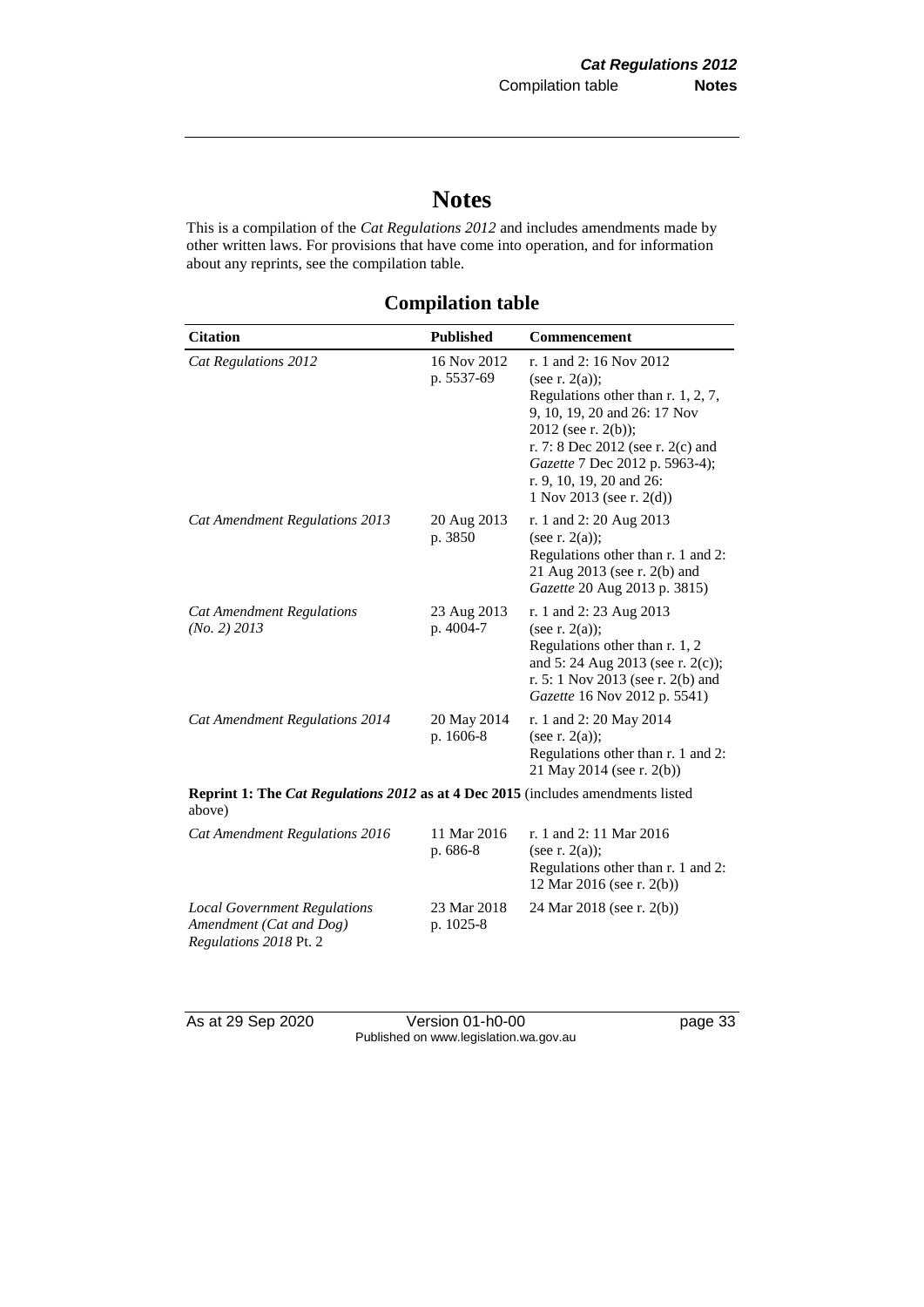| <b>Citation</b>                                                                                          | <b>Published</b>           | <b>Commencement</b>                                                                                             |
|----------------------------------------------------------------------------------------------------------|----------------------------|-----------------------------------------------------------------------------------------------------------------|
| <b>Cat Amendment Regulations</b><br>(No. 2) 2020                                                         | SL 2020/8<br>25 Feb 2020   | r. 1 and 2: 25 Feb 2020<br>(see r. $2(a)$ );<br>Regulations other than r. 1 and 2:<br>26 Feb 2020 (see r. 2(b)) |
| Cat Amendment Regulations 2020                                                                           | SL 2020/17<br>20 Mar 2020  | r. 1 and 2: 20 Mar 2020<br>(see r. $2(a)$ );<br>Regulations other than r. 1 and 2:<br>21 Mar 2020 (see r. 2(b)) |
| <b>Cat Amendment Regulations</b><br>(No. 3) 2020                                                         | SL 2020/69<br>5 Jun 2020   | r. 1 and 2: 5 Jun 2020<br>(see r. $2(a)$ );<br>Regulations other than r. 1 and 2:<br>6 Jun 2020 (see r. 2(b))   |
| <b>Local Government Regulations</b><br>Amendment (Payment Method)<br>Regulations 2020 Pt. 3              | SL 2020/99<br>30 Jun 2020  | 1 Jul 2020 (see r. $2(b)$ )                                                                                     |
| <b>Local Government Regulations</b><br>Amendment (Infringement Notices)<br><i>Regulations 2020 Pt. 3</i> | SL 2020/169<br>25 Sep 2020 | 29 Sep 2020 (see r. 2(b) and<br>SL 2020/159 cl. 2(a))                                                           |

page 34 Version 01-h0-00 As at 29 Sep 2020 Published on www.legislation.wa.gov.au